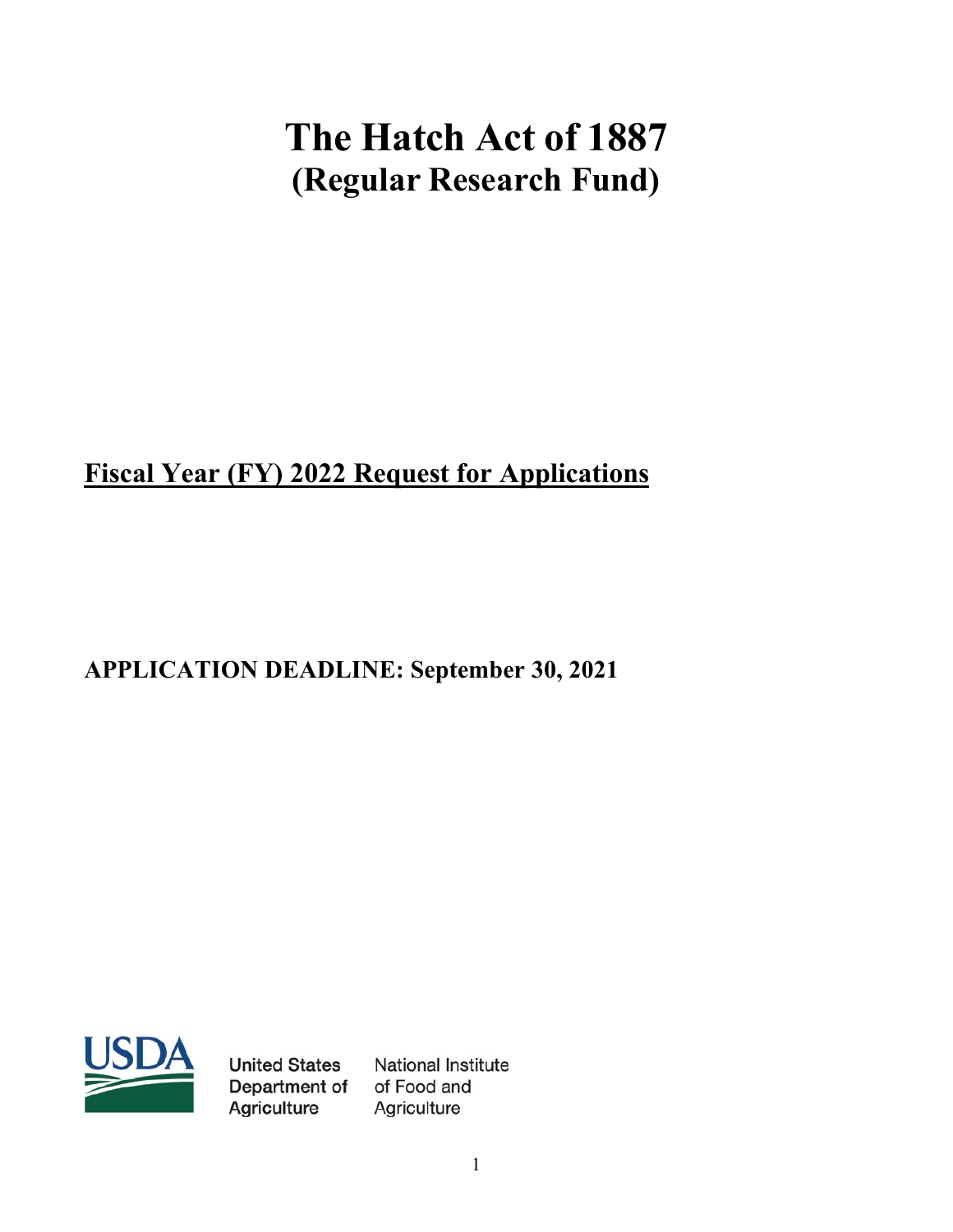# **National Institute of Food and Agriculture; U.S. Department of Agriculture**

**The Hatch Act of 1887 (Regular Research)**

# **INITIAL ANNOUNCEMENT**

**ASSISTANCE LISTING formerly known as the** Catalog of Federal Domestic Assistance (CFDA)**:**  This program is listed in the Assistance Listings under 10.203.

**DATES:** Applications must be received by **5:00 p.m. Eastern Time** on **September 30, 2021.**  Comments regarding this request for applications (RFA) are requested within six months from the issuance of this notice. Comments received after that date will be considered to the extent practicable.

**STAKEHOLDER INPUT:** The National Institute of Food and Agriculture (NIFA) seeks comments on all request for applications (RFAs) so it can deliver programs efficiently, effectively, with integrity, and with a focus on customer service. NIFA considers comments, to the extent possible when developing RFAs and use comments to help meet the requirements of  $Section 103(c)(2)$  of the Agricultural [Research, Extension, and Education Reform Act of 1998](https://uscode.house.gov/view.xhtml?path=/prelim@title7/chapter103&edition=prelim) [\(7 U.S.C. 7613\(c\)\(2\)\).](https://uscode.house.gov/view.xhtml?req=(title:7%20section:7613%20edition:prelim)%20OR%20(granuleid:USC-prelim-title7-section7613)&f=treesort&edition=prelim&num=0&jumpTo=true) Applicants may submit written comments to  $Policy@usda.gov$  (email is for comments only). Please use the following subject line: The Hatch Act of 1887 (Regular Research) RFA.

**EXECUTIVE SUMMARY:** This RFA is being released prior to the passage of the FY 2022 appropriations bill. Enactment of continuing resolutions (CR) or an appropriations act may affect the availability or level of funding for this program. NIFA will make adjustments to the allocations once the FY 2022 appropriations are finalized. The amount available for support of this program in FY 2021 was \$183,367,802. Appendix A of this RFA includes specific FY 2021 distribution. NIFA will issue FY 2022 payments subject to the availability of funds and the applicant having met the previous year's reporting requirements. Part III § B, identifies if matching is a requirement and, if so, you should pay particular attention to the matching instructions included in Part IV § B 4.

This notice identifies the objectives for Hatch Act Regular (HFP) project/program, the eligibility criteria for projects/program and applicants, and the application forms and associated instructions you need to apply for a Hatch Act Regular grant.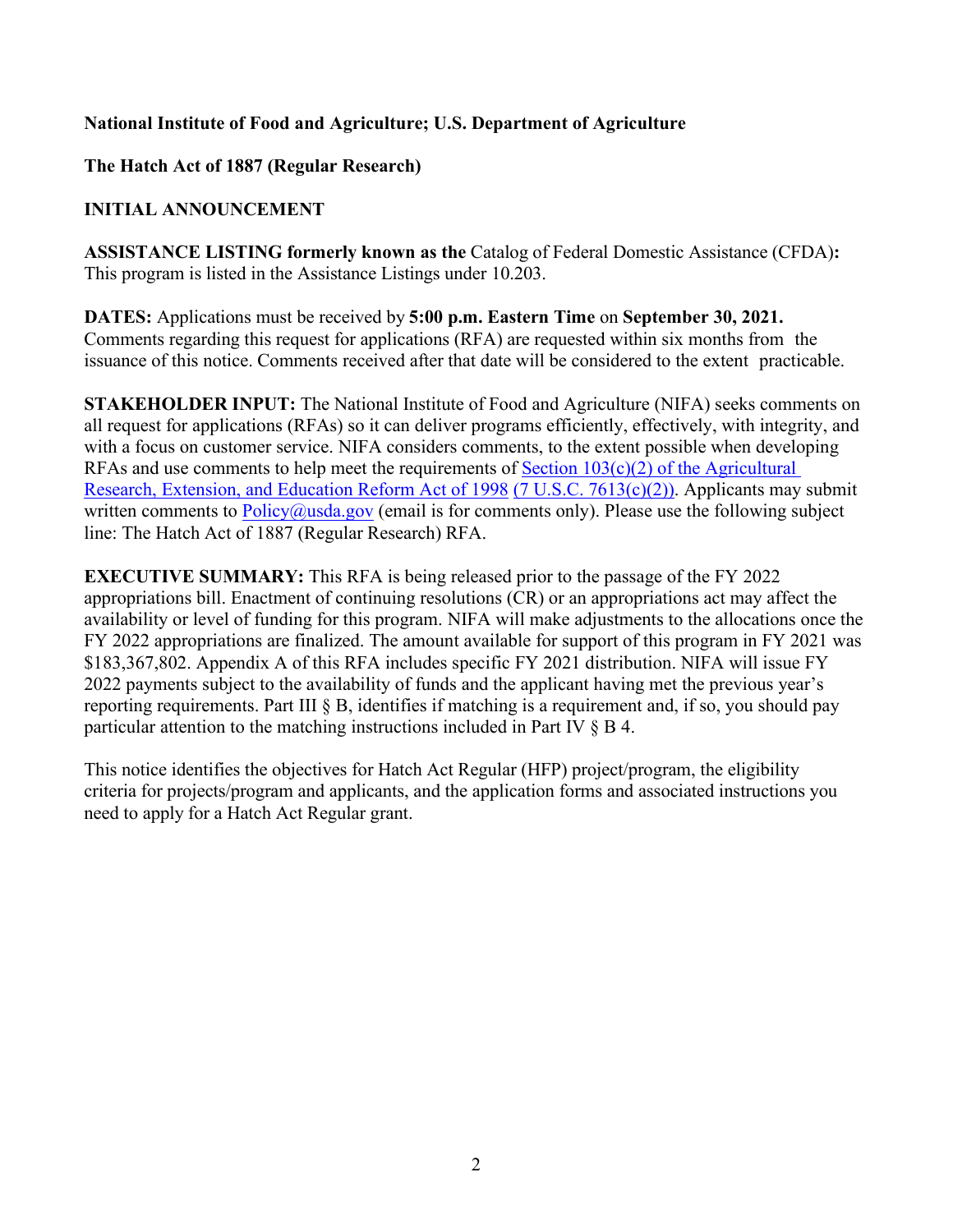#### **2022 Updates**

- 1. In FY20 and FY21, NIFA implemented a high-level budget submission process as a pilot program. After extensive review and participant feedback, NIFA will discontinue this pilot program effective immediately. Budgets and the SF-424a will not be part of the FY22 application process. The SF-424a has been removed from the application guide and the application packet in grants.gov. NIFA will continue to explore budgetary and performance elements that can be collected to meet agency needs.
- 2. FY22 reporting requirements will begin the transition from REEport to the NIFA Reporting System (NRS) for some programs. Please consult your program RFA for specific transition reporting requirements.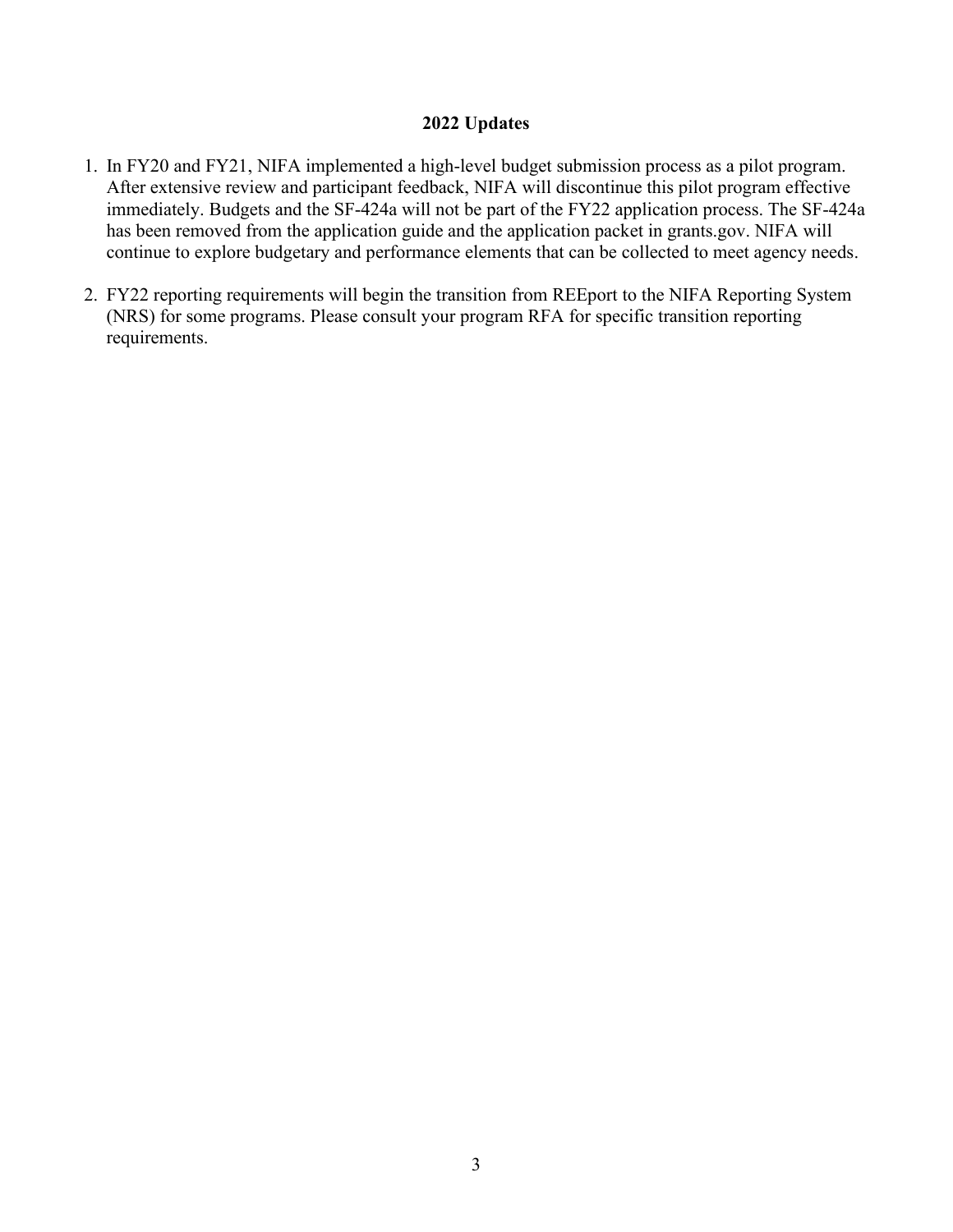# **TABLE OF CONTENTS**

| A.             |             |  |
|----------------|-------------|--|
| B.             |             |  |
|                |             |  |
| A.             |             |  |
| Β.             |             |  |
| C.             |             |  |
|                |             |  |
| А.             |             |  |
| <b>B.</b>      |             |  |
|                |             |  |
| A.             |             |  |
| <b>B.</b>      |             |  |
| C.             |             |  |
| D.             |             |  |
| E.             |             |  |
|                |             |  |
| A.             |             |  |
| Β.             |             |  |
|                |             |  |
| A <sub>1</sub> |             |  |
| B.             |             |  |
| $\mathbf{C}$ . |             |  |
| D.             |             |  |
| Е.             |             |  |
|                |             |  |
|                |             |  |
|                | APPENDIX A. |  |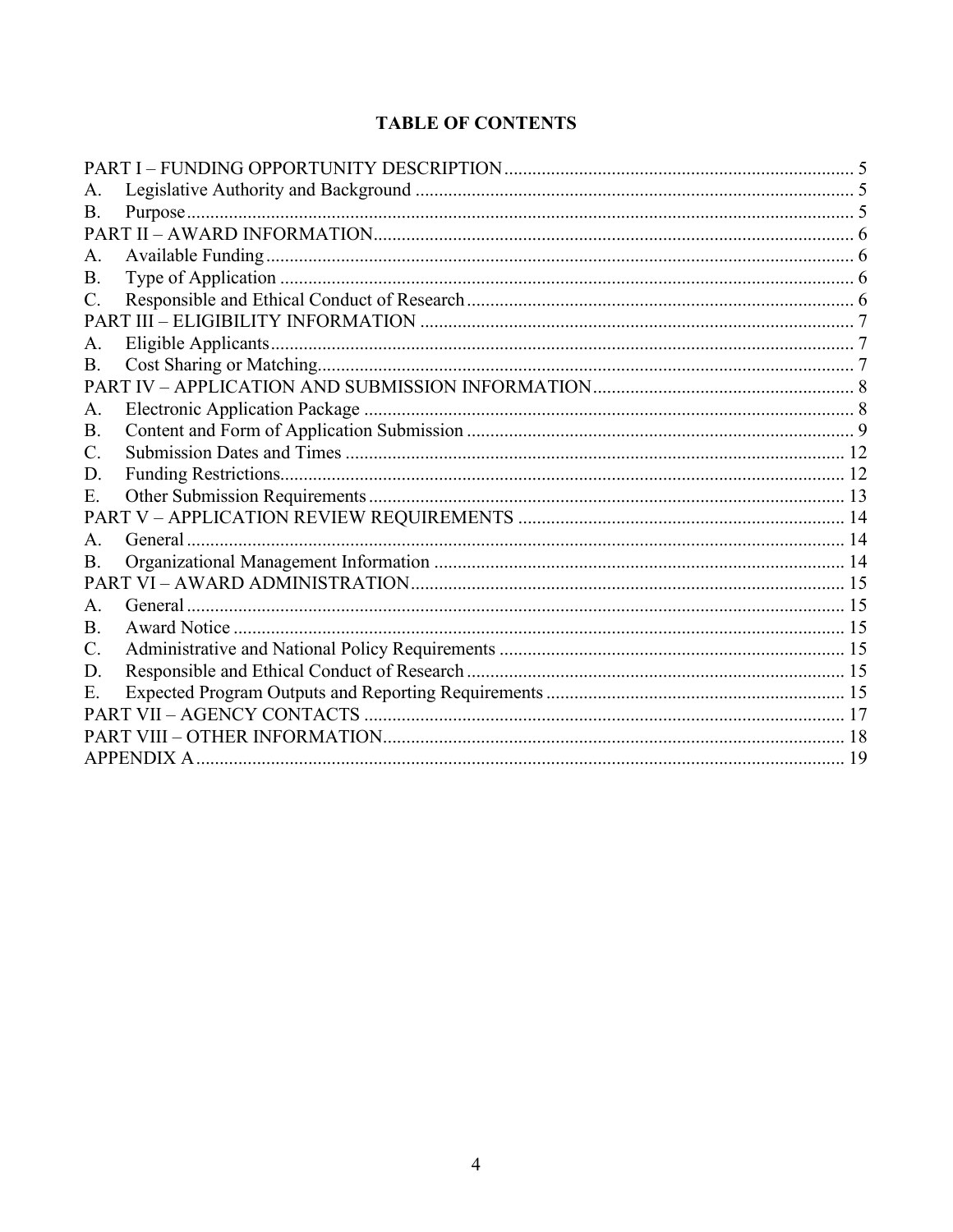# <span id="page-4-0"></span>**PART I – FUNDING OPPORTUNITY DESCRIPTION**

#### <span id="page-4-1"></span>**A. Legislative Authority and Background**

The Hatch Act of 1887 (Public Law 105-185, June 23, 1998; 24 Stat.440, chapter 314) is codified at [7 U.S.C. 361a-i](https://uscode.house.gov/view.xhtml?path=/prelim@title7/chapter14/subchapter1&edition=prelim) and provides the basis for federal funding for agricultural research activities at the State Agricultural Experiment Stations in the 50 states, the District of Columbia, and the Insular Areas. This enabling legislation has been amended several times, most recently and significantly with the Agricultural Research, Education and Extension Reorganization Act of 1998 (AREERA), which imposed some specific reporting requirements (see Part VI § D.).

State Agricultural Experiment Stations are eligible for funds appropriated under this Act according to the following formula: The previous year's base plus the current year increase as follows: three percent for federal administration, 20 percent equally, 26 percent in an amount which bears the same ratio to the total amount to be allotted as the rural population of the State bears to the total rural population of all the states as determined by the last preceding decennial census; 26 percent in an amount which bears the same ratio to the total amount to be allotted as the farm population of the State bears to the total farm population of all the states as determined by the last preceding decennial census; and 25 percent for the Hatch Multistate Research Fund (which is allocated under a separate formula).

#### <span id="page-4-2"></span>**B. Purpose**

The purpose of this funding is to conduct agricultural research programs at State Agricultural Experiment Stations in the 50 States, the District of Columbia, and the Insular Areas. Hatch activities are broad and includes research on all aspects of agriculture, including soil and water conservation and use; plant and animal production, protection, and health; processing, distribution, safety, marketing, and utilization of food and agricultural products; forestry, including range management and range products; multiple use of forest rangelands, and urban forestry; aquaculture; home economics; human nutrition; rural and community development as it relates to agriculture; sustainable agriculture; and molecular biology and biotechnology inasmuch as work can contribute to agricultural advancements. Research may be conducted on problems of local, State, regional, or national concern. The Hatch Act aligns with the following [USDA Strategic Goals:](https://www.usda.gov/sites/default/files/documents/usda-strategic-plan-2018-2022.pdf)

- 1. Strategic Goal 1: Ensure USDA Programs Are Delivered Efficiently, Effectively, With Integrity and a Focus on Customer Service;
- 2. Strategic Goal 2: Maximize the Ability of American Agricultural Producers to Prosper by Feeding and Clothing the World;
- 3. Strategic Goal 3: Promote American Agriculture Products and Exports
- 4. Strategic Goal 4: Facilitate Rural Prosperity and Economic Development;
- 5. Strategic Goal 5: Strengthen the Stewardship of Private Lands Through Technology and Research;
- 6. Strategic Goal 6: Ensure Productive and Sustainable Use of Our National Forest System Lands; and
- 7. Strategic Goal 7: Provide all Americans Access to a Safe, Nutritious, and Secure Food Supply.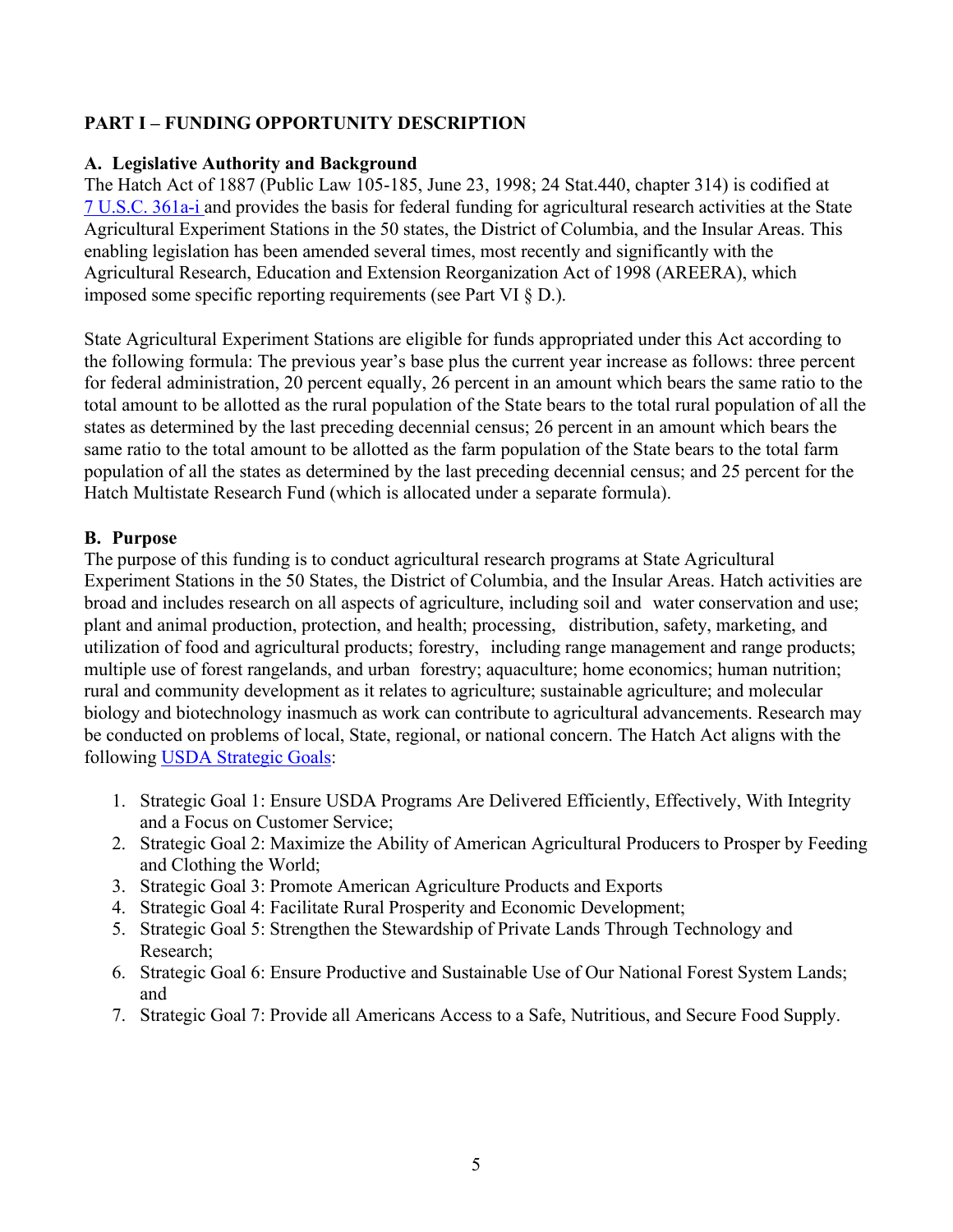# <span id="page-5-0"></span>**PART II – AWARD INFORMATION**

#### <span id="page-5-1"></span>**A. Available Funding**

Subject to any FY 2022 Continuing Resolution, NIFA will distribute funds to the institutions according to the amounts allocated in FY 2021. NIFA will make adjustments to the allocations for FY 2022 once appropriations are finalized. The amount available for support of this program in FY 2021 was \$183,367,802.

The Automated Standard Applications for Payment System (ASAP), <https://www.fiscal.treasury.gov/asap/> operated by the Department of Treasury's Bureau of the Fiscal Service, will be the payment system for all NIFA grant awards.

#### <span id="page-5-2"></span>**B. Type of Application**

In FY 2022, submit applications to the Hatch Act Regular Program as "new" applications.

#### <span id="page-5-3"></span>**C. Responsible and Ethical Conduct of Research**

In accordance with sections 2, 3, and 8 of 2 CFR Part 422, institutions that conduct USDA- funded extramural research must foster an atmosphere conducive to research integrity, bear primary responsibility for prevention and detection of research misconduct, and maintain and effectively communicate and train their staff regarding policies and procedures. In the event an application to NIFA results in an award, the Authorized Representative (AR) assures, through acceptance of the award that the institution will comply with the above requirements. Award recipients shall, upon request, make available to NIFA the policies, procedures, and documentation to support the conduct of the training.

See [Responsible and Ethical Conduct of Research](https://nifa.usda.gov/responsible-and-ethical-conduct-research) for further information.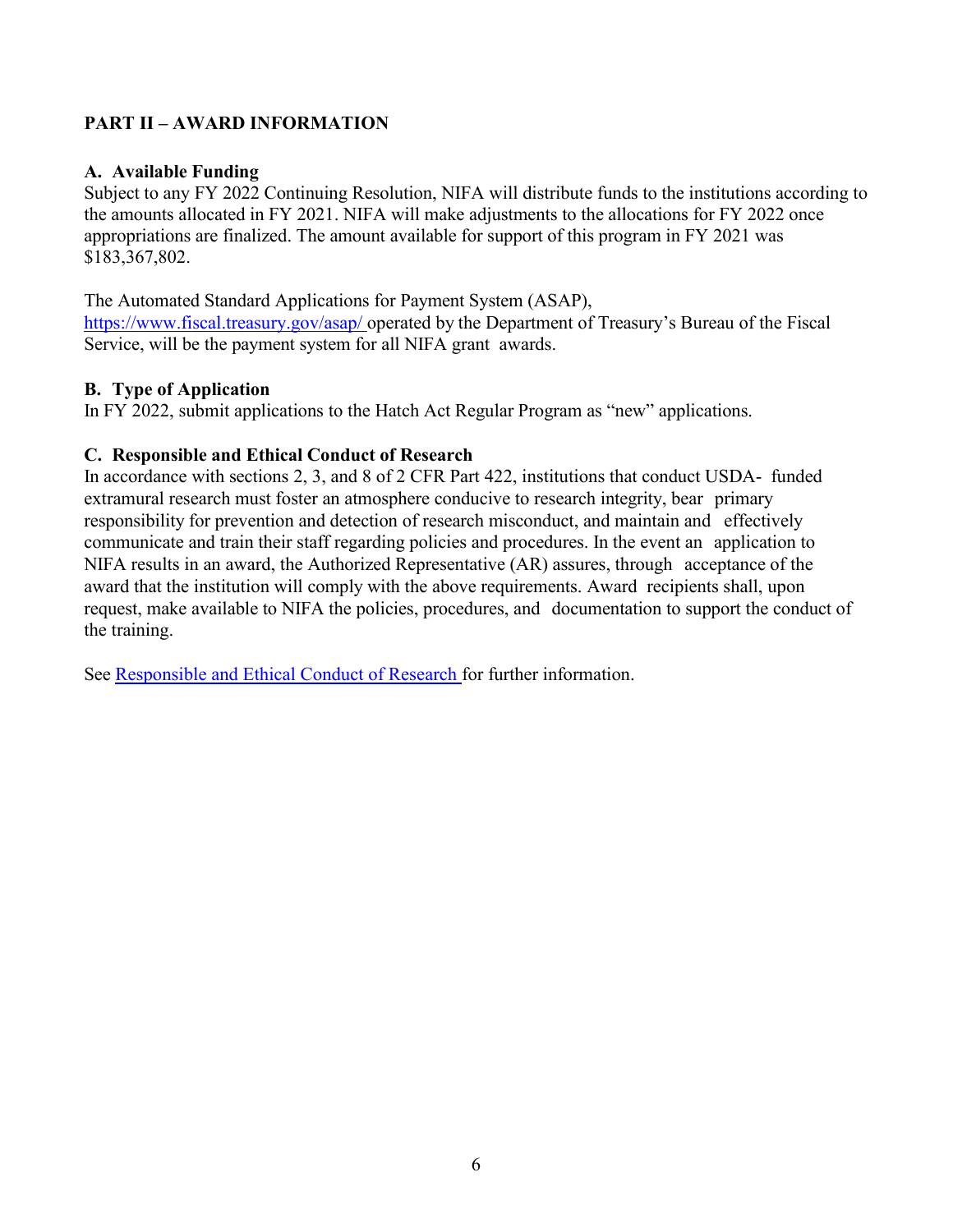# <span id="page-6-0"></span>**PART III – ELIGIBILITY INFORMATION**

#### <span id="page-6-1"></span>**A. Eligible Applicants**

Only authorized representatives on behalf of the State Agricultural Experiment Stations located in the 50 States, the District of Columbia and the Insular Areas in accordance with the Hatch Act of 1887 [\(7 U.S.C. 361a-i\)](https://uscode.house.gov/view.xhtml?path=/prelim@title7/chapter14/subchapter1&edition=prelim) may submit applications. Award recipients may subcontract to organizations not eligible to apply provided the subcontracts are necessary for the conduct of the project. Failure to meet an eligibility criterion by the time of application deadline may result in the application being excluded from consideration, or even though an application may have been reviewed, will preclude NIFA from making an award.

#### <span id="page-6-2"></span>**B. Cost Sharing or Matching**

Section  $3(d)(1)$  of the Hatch Act of 1887 ( $7$  U.S.C.  $361c(d)(1)$ ) states, with regard to institutions in the 50 states, "no allotment shall be made to a State under subsection (b) or (c), and no payments from the allotment shall be made to a State, in excess of the amount that the State makes available out of nonfederal funds for agricultural research and for the establishment and maintenance of facilities for the performance of the research." However, section  $3(d)(4)$  of the Hatch Act of 1887 (7 U.S.C.  $361c(d)(4)$ ) provides that "Effective beginning for fiscal year 2003, in lieu of the matching funds requirement of paragraph (1), the insular areas of American Samoa, the Commonwealth of Puerto Rico, Guam, Micronesia, Northern Mariana Islands, and the Virgin Islands of the United States and the District of Columbia shall provide matching funds from non-federal sources in an amount equal to not less than 50 percent of the formula funds distributed by the Secretary to each of the insular areas, respectively, under this section. ... The Secretary may waive the matching fund requirement [of 50 percent] for any fiscal year if the Secretary determines that the government of the insular area will be unlikely to meet the matching requirement for the fiscal year."

Matching Funds Requirements for Agricultural Research and Extension Capacity Funds at 1890 Land-Grant Institutions, including Central State University, Tuskegee University and West Virginia State University, and at 1862 Land-grant Institutions in Insular Areas are published at 7 CFR 3419. 7 CFR 3419.6 states that "The required matching funds for the capacity programs must be used by an eligible institution for the same purpose as Federal award dollars: Agricultural research and extension activities that have been approved in the plan of work required under sections 1445(c) and 1444(d) of the National Agricultural Research, Extension, and Teaching Policy Act of 1977, section 7 of the Hatch Act of 1887, and section 4 of the Smith-Lever Act. For all programs, tuition dollars and student fees may not be used as matching funds."

NIFA may consider and approve matching waiver requests of the 50 percent match applicable under this RFA to insular areas and the District of Columbia. 7 CFR 3419.3, Limited Waiver Authority, and 7 CFR 3419.4, applications for waivers for both 1890 land-grant intuitions and 1862 land-grant institutions in insular areas, address the criteria an institution must meet to be granted a waiver as well as the process and supporting documentation required for submitting a waiver. See Part IV § B. 4. for additional instructions about how to request a waiver.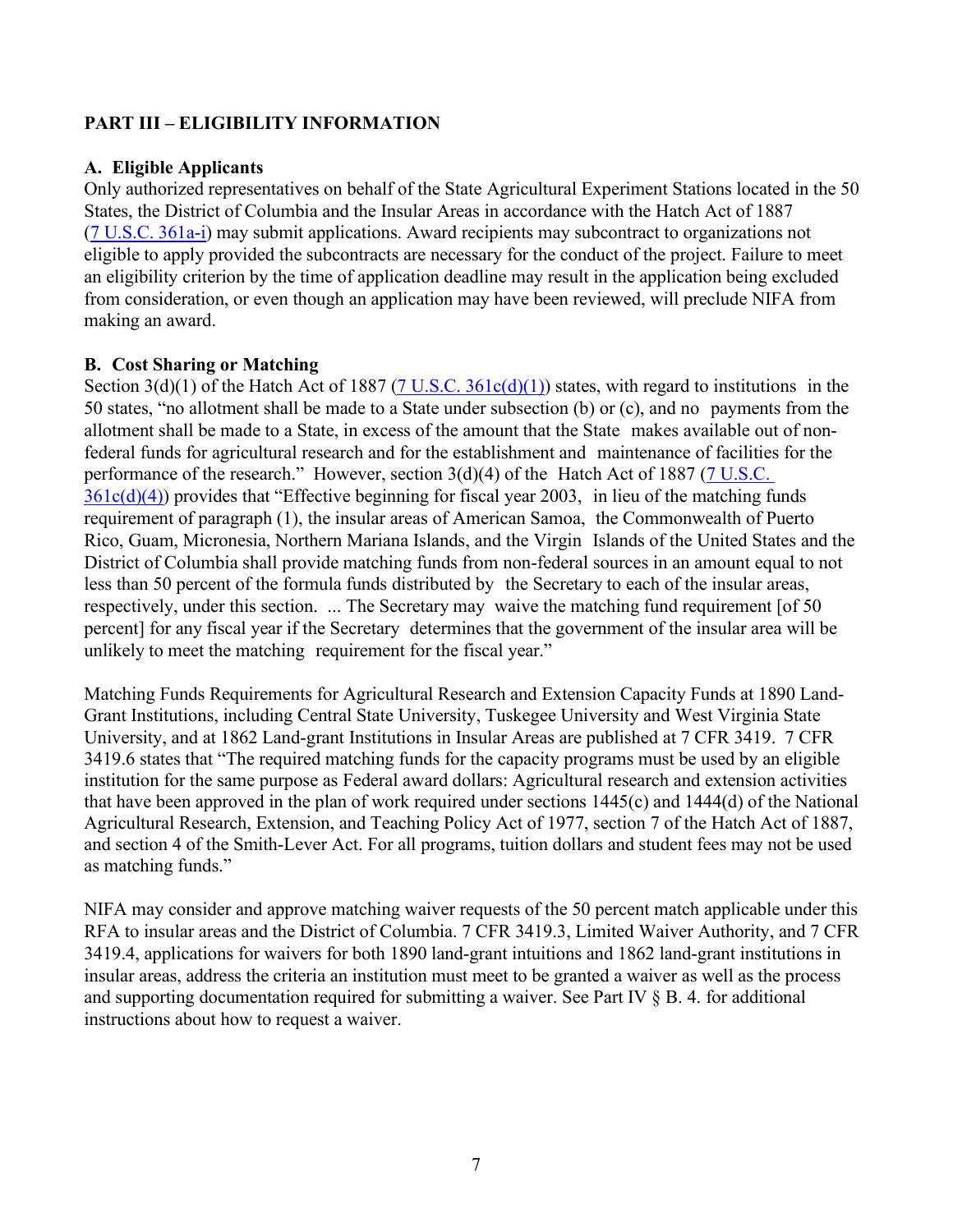# <span id="page-7-0"></span>**PART IV – APPLICATION AND SUBMISSION INFORMATION**

# <span id="page-7-1"></span>**A. Electronic Application Package**

Submit only electronic applications via Grants.gov to NIFA in response to this RFA. We urge you to submit early to the Grants.gov system. For information about the pre-award phase of the grant lifecycle, see [www.grants.gov/web/grants/learn-grants/grants-101/pre-award-phase.html](https://www.grants.gov/web/grants/learn-grants/grants-101/pre-award-phase.html) .

# **New Users of Grants.gov**

Prior to preparing an application, we recommend that the project director/principal investigator (PD/PI) first contact an authorized representative (AR, also referred to as Authorized Organizational Representative or  $AOR<sup>1</sup>$  $AOR<sup>1</sup>$  $AOR<sup>1</sup>$ ) to determine if the organization is prepared to submit electronic applications through Grants.gov. If not (e.g., the institution/organization is new to the electronic grant application process through Grants.gov), you must complete the one-time registration process PRIOR to submitting an application. The registration process can take as long as two weeks to complete. It is, therefore, critical to begin the process as soon as possible. To register, the AR should select "Register" in the top right corner of the Grants.gov web page (or go to [https://www.grants.gov/web/grants/learn](https://www.grants.gov/web/grants/learn-grants/grants-101/pre-award-phase.html)[grants/grants-101/pre-award-phase.html\)](https://www.grants.gov/web/grants/learn-grants/grants-101/pre-award-phase.html).

# **Steps to Obtain Application Package Materials**

To receive application materials:

- **1.** You must download and install a version of [Adobe Reader](https://get.adobe.com/reader/) compatible with Grants.gov to access, complete, and submit applications. For basic system requirements and download instructions, see [https://www.grants.gov/web/grants/applicants/adobe-software-compatibility.html.](https://www.grants.gov/web/grants/applicants/adobe-software-compatibility.html) Grants.gov has a test package that will help you determine whether your version of Adobe Reader is compatible.
- **2.** To obtain the application package from Grants.gov, go to <https://www.grants.gov/web/grants/applicants/search-opportunity-package.html> and enter the funding opportunity number:

#### **Funding Opportunity Number: USDA-NIFA-10203-HFPXXXXX-22-0002**

in the appropriate box and click "Download Package." From the search results, click "Download" to access the application package. A Grant Application Package is tied to a particular funding opportunity. Applications must be submitted ONLY to the particular funding opportunity to which the Grant Application Package is associated. The application package also contains the "NIFA Grants.gov Application Guide." This guide contains an introduction andgeneral Grants.gov instructions, additional information about the Grants.gov registration process, information about how to use a Grant Application Package in Grants.gov, and instructions on how to complete the application forms.

<span id="page-7-2"></span><sup>&</sup>lt;sup>1</sup> The Authorized Representative (AR) must have the authority to represent and bind the organization for any agreement (i.e., the individual who is authorized to commit the awardee's time and other resources to the project, to commit the awardee to comply with the terms and conditions of the award instrument including those set out herein, and to otherwise act for or on behalf of the awardee institution or organization).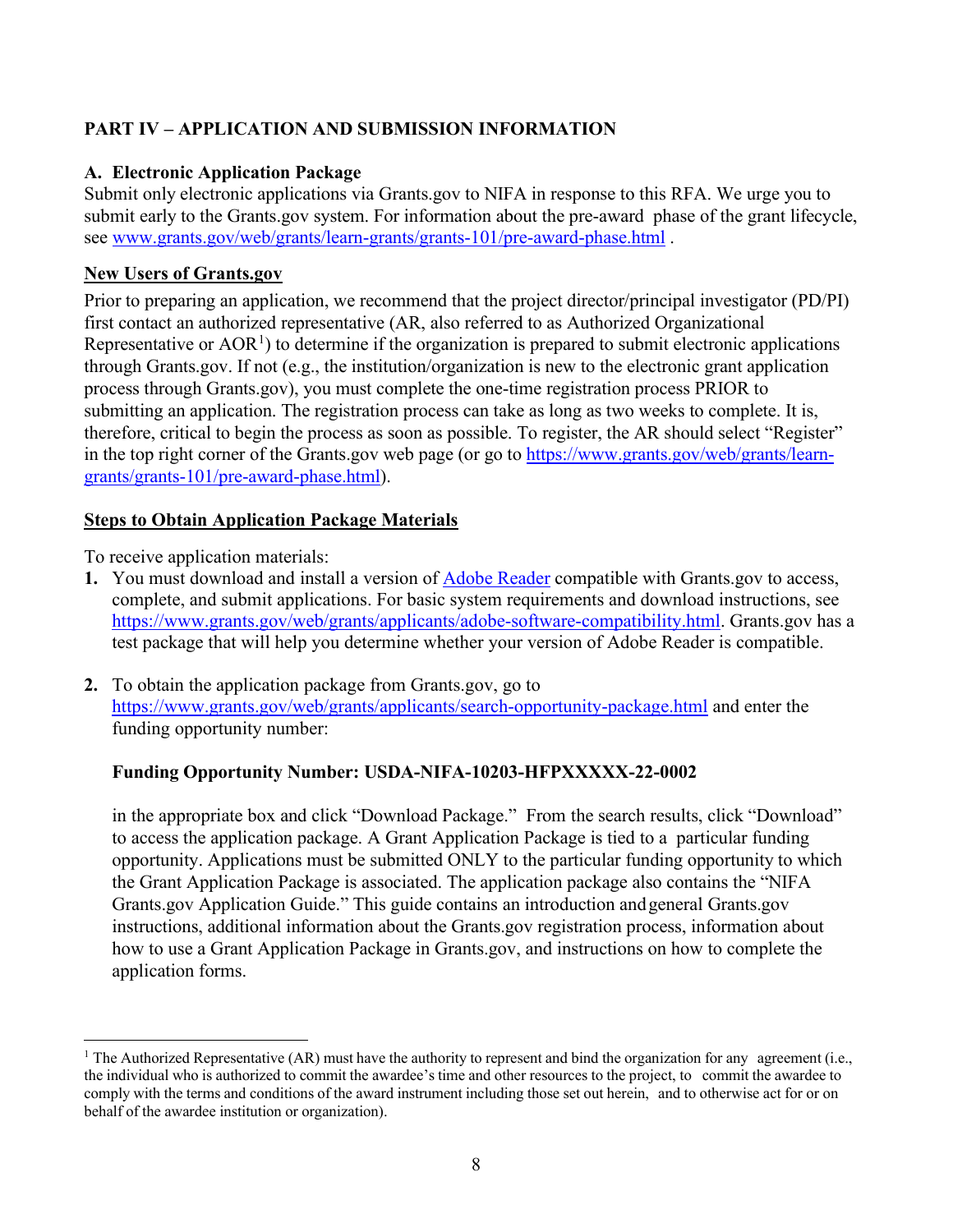**If you require assistance to access the application package** (e.g., downloading or navigating Adobe forms) **or submitting the application,** refer to resources available on the Grants.gov website [\(https://www.grants.gov/web/grants/applicants.html\)](https://www.grants.gov/web/grants/applicants.html). Grants.gov assistance is also available at:

Grants.gov customer support

(800) 518-4726 toll-free or (606) 545-5035

Business Hours: 24 hours a day, 7 days a week. Closed on **federal holidays**. Email: [support@grants.gov](mailto:support@grants.gov)

Grants.gov iPortal (see [https://grants-portal.psc.gov/Welcome.aspx?pt=Grants\)](https://grants-portal.psc.gov/Welcome.aspx?pt=Grants): Top 10 requested help topics (FAQs), searchable knowledge base, self-service ticketing and ticket status, and live web chat (available 7 a.m. - 9 p.m. Eastern Time).

Have the following information available when contacting Grants.gov:

- 1. Funding opportunity number (FON)
- 2. Name of the agency to which you are applying
- 3. Specific area of concern

#### <span id="page-8-0"></span>**B. Content and Form of Application Submission**

You should prepare electronic applications following Parts V and VI of the NIFA Grants.gov Application Guide. This guide is part of the corresponding application package (see Section A of this part). The following **additional information is** needed to prepare an application for this RFA. **If there is discrepancy between the two documents, the information contained in this RFA is overriding.**

**Note the attachment requirements (e.g., PDF) in Part III § 3 of the guide. Any Proposals that are non-compliant with the requirements (e.g., content format, PDF file format, file name restrictions, and no password protected files) will be at risk of being excluded from NIFA review. Partial applications will be excluded from NIFA review. We will accept subsequent submissions of an application until the established deadline in the RFA (see Part V § 2.1 of the NIFA Grants.gov Application Guide for further information).**

**For any questions related to the preparation of an application,** review the NIFA Grants.gov Application Guide and the applicable RFA. If you need further assistance, contact:

- a. Email: capacitygrantquestions $@$ usda.gov
- b. Business hours: Monday Friday, 7 a.m. 5 p.m. ET, excluding federal [holidays.](http://www.opm.gov/policy-data-oversight/snow-dismissal-procedures/federal-holidays/)

Each grant application must contain the following:

- 1. "Application for Federal Assistance," Form SF-424 R&R Cover Sheet
- 2. Key Contacts Form
- 3. NIFA Supplemental Information Form
- 4. Attachment Form (including attachments in PDF format)

The NIFA Grants.gov Application Guide includes instructions for additional forms not needed for an application in response to this RFA. Complete and submit only the forms associated with the funding opportunity package and as instructed below.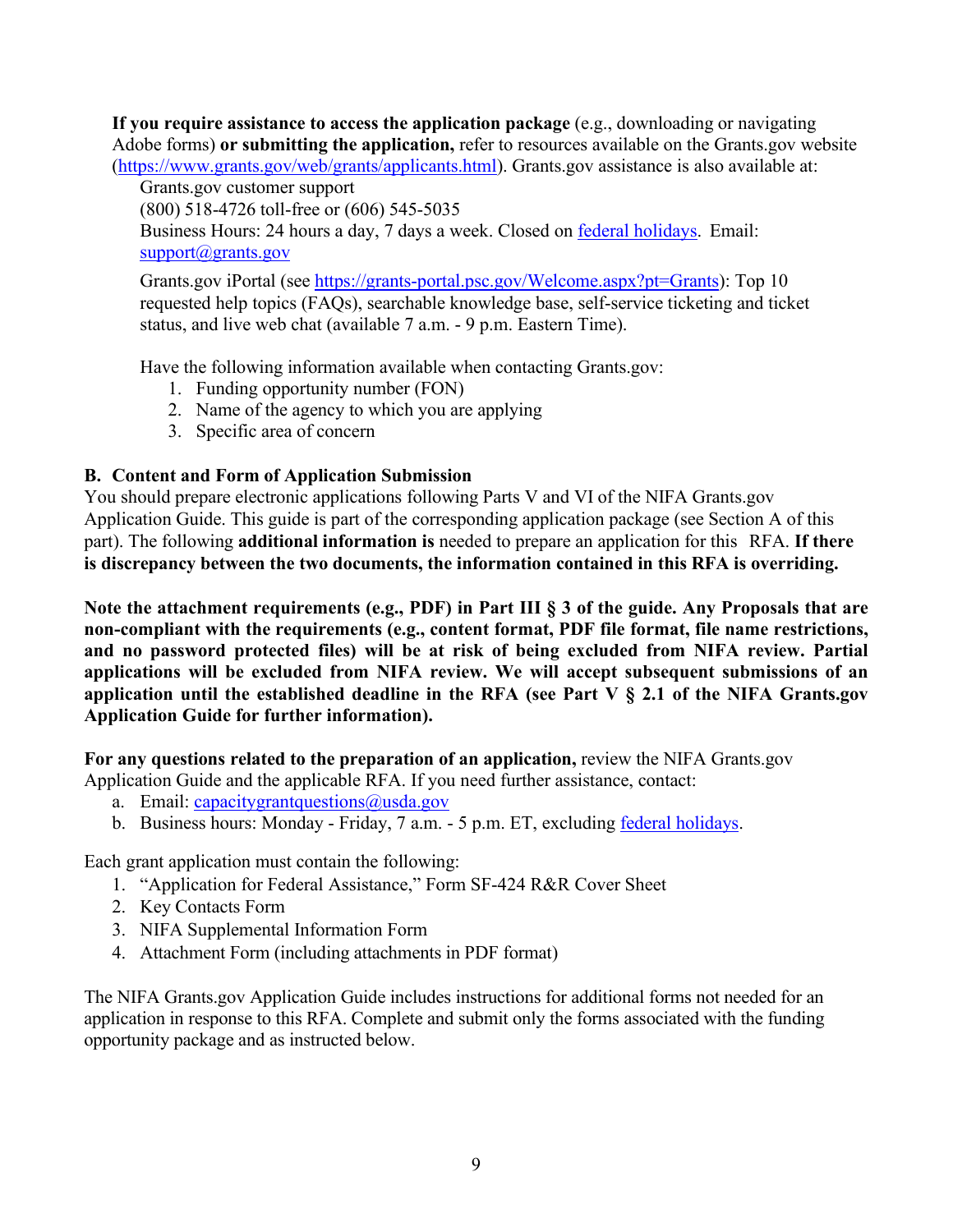# **1. SF 424 R&R Cover Sheet**

Information related to the questions on this form is available in Part V  $\S$  2 of the NIFA Grants.gov Application Guide. The following are additional instructions. Please note new instructions are included below for Field 5. The Organizational Information NIFA has included in Appendix A is based on FY2021 applications received for this program. If your organization intends to submit an application using information other than what appears in Appendix A, please contact us at [capacitygrantquestions@usda.gov](mailto:capacitygrantquestions@usda.gov) prior to submitting your application

- **a. Field 1. Type of Submission** Check "Application"
- **b. Field 5. Applicant Information** 
	- 1. Enter Legal Name of the Applicant as registered in the System for Awards Management (SAM) which appears in the first column of Appendix A to this RFA.
	- 2. Enter Organizational DUNS as it appears in SAM and the second column of Appendix A to this RFA.
	- 3. Enter Department Name of Eligible Recipient, if applicable.
- **c. Field 8. Type of Application** Enter "new"
- **d. Field 11**. **Descriptive Title of Applicant's Project** Enter a short descriptive title (no more than 200 characters including spaces) of the project(s) being paid for with this grant. Do not use acronyms or any special characters.
- **e. Field 15. Estimated Project Funding** For item a, enter your institution's FY 2021 allocation as listed in Appendix A to this RFA.
- **f. Field 17. Complete Certification** See Part V § 2.18 of the NIFA Grants.gov Application Guide for the required certifications and assurances (e.g., Prohibition Against Entities Requiring Certain Internal Confidentiality Agreements)

# **2. Key Contacts Form**

Information related to the questions on this form is available in Part VI § 5 of the NIFA Grants.gov Application Guide.

- **a. Contact 1 Project Role**: Enter the contact information for the Director.
- **b. Contact 2 Project Role**: Enter the contact information for the Director's designee, if applicable.
- **c. Contact 3 Project Role**: Enter the contact information for the Business Office Manager/Administrator for this program.
- **d. Contact 4 Project Role**: Enter the contact information for the person responsible for drawdowns.

# **3. Supplemental Information Form**

Information related to the questions on this form is available in Part VI § 1 of the NIFA Grants.gov Application Guide. The following are additional instructions.

- a. **Field 2. Program to which you are applying.** Enter the program code name "**Hatch Formula Program**" and the program code "**HFP**".
- b. **Field 8. Conflict of Interest List**. Do not attach a conflict of interest list.

# **4. Attachment Form**

Information related to the questions on this form is available in Part VI § 6 of the NIFA Grants.gov Application Guide. The following are additional instructions.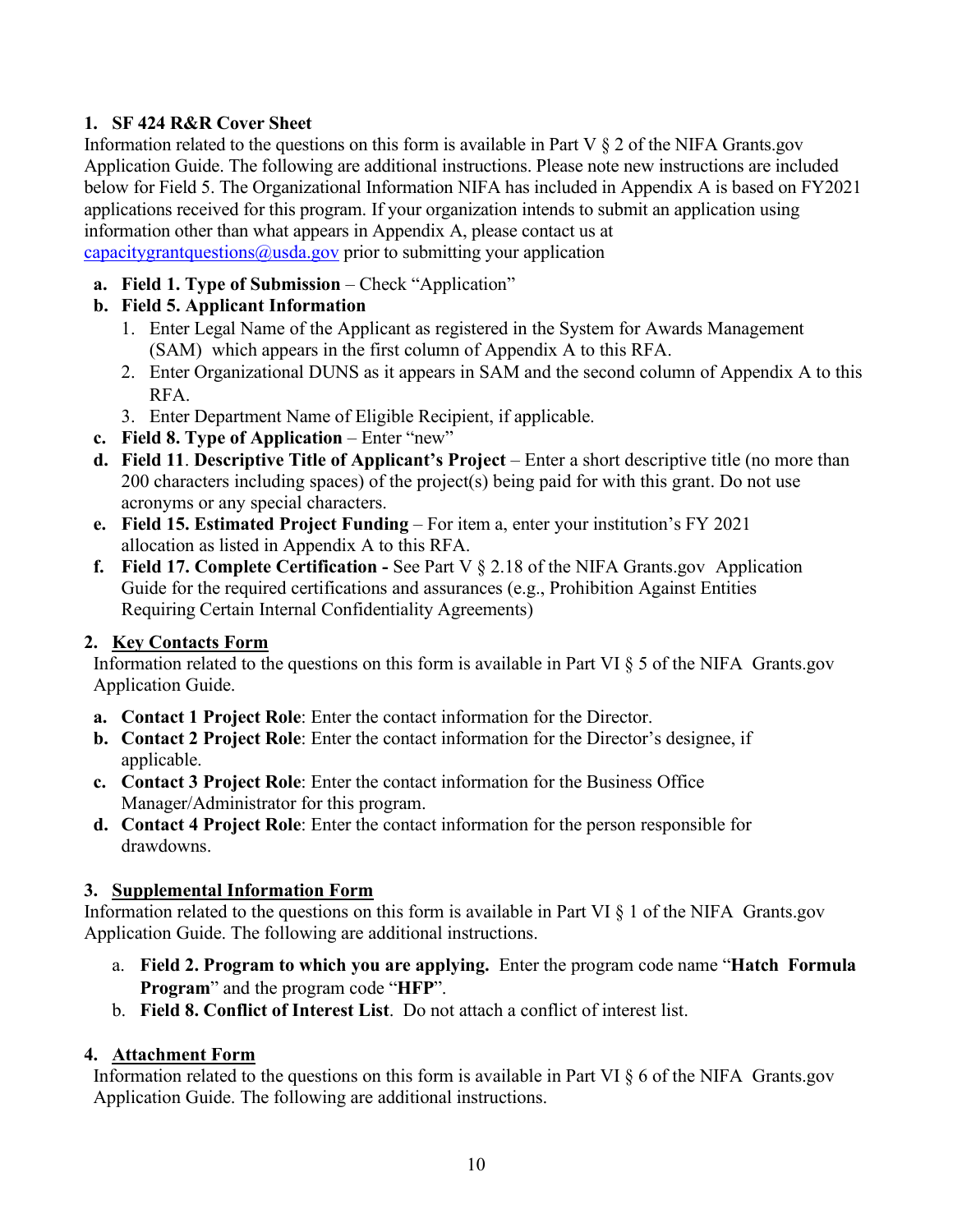- **a. Felony Convictions or Tax Delinquent Status** See Part V § 4.12 of the NIFA Grants.gov Application Guide for instructions regarding mandatory Felony Convictions or Tax Delinquent Status. For Capacity programs, this mandatory information must be either included as an attached PDF and identified on the Attachment Form or appropriately answered within the "Reps and Certs" section of your SAM.gov registration.
- **b. Matching Requirement-** If matching funds are required as specified under Part III § B. Cost-Sharing or Matching, the matching is an eligibility criterion and you must include the nonfederal source documentation with the application. We will consider this documentation when ascertaining final matching requirements or in determining if required matching can be waived. NIFA retains the right to make final determinations regarding matching requirements.

The matching documentation is to include the non-federal sources (specify the type of match as third party or cash; the source of match state or non-state, county or non-tax; and the amount of match for each source) and the amount of all match support including support from outside the applicant institution. The match information should be in PDF format (see Part III § 3. of the guide for attachment requirements) and included as a separate attachment identified on the Attachment Form.

Establish the value of applicant contributions in accordance with applicable cost principles. Refer to 2 CFR Part 200, "Uniform Administrative Requirements, Cost Principles, and Audit Requirements for Federal Awards", for further guidance and other requirements relating to matching and allowable costs.

- **c. Matching Funds Waiver Request (Optional)-** If your institution is applying for a matching funds waiver, prepare a request in PDF format for inclusion within your submission and identified on the Attachment Form (see Part III § 3 of the guide for attachment requirements). The revised Final Rule 3419, published May 11, 2018, contains information on applications for waivers for both 1890 landgrant institutions and 1862 land-grant institutions in insular areas. Include the following elements in the request:
	- 1. a request to waive matching requirements under this RFA that includes the name of the eligible institution and the type of Federal capacity funds (i.e., 1890 research, 1890 extension, Hatch, Smith-Lever);
	- 2. a statement of the fiscal year(s) for which the waiver is requested;
	- 3. a statement of the exact dollar amount of waiver being requested by fiscal year and how the amount was computed (by matching fund category);
	- 4. a statement of why the waiver is requested using the criteria listed in the revised Final Rule 7 CFR 3419.3: impacts from natural disaster, flood, fire, tornado, hurricane, or drought; state and/or institution facing financial crisis; or lack of matching funds after demonstration of good faith efforts to obtain funds;
	- 5. documentation supporting the need for a waiver. Documentation must be current, within the past two years from the date of the letter requesting the waiver; and
	- 6. the university's efforts to meet future matching needs.

The documentation should include the university's approved budget for the program for both the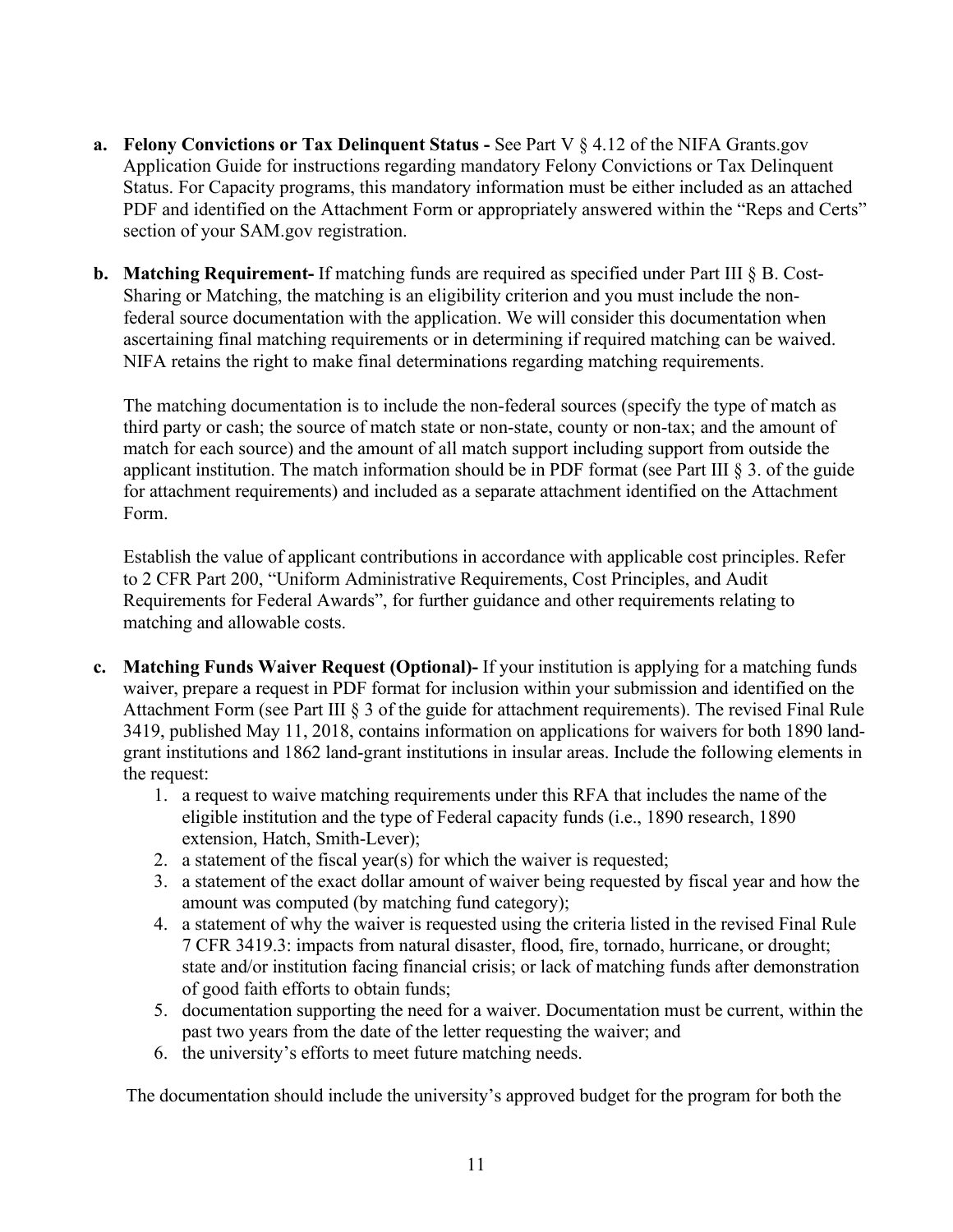current and previous budget cycles. It may also submit items such as a statement from the State asserting what portion of the required match amount the State contribution to the institution will cover, a schedule of projected cash flows showing what portion of the matching funds the university will have available or other documents such as letters from State or institution budget personnel or newspaper articles. Newspaper articles may be provided as supporting documentation but will not be considered as primary supporting documentation. In requesting the waiver, the institution must consider the availability of all permissible forms of matching in detail.

#### <span id="page-11-0"></span>**C. Submission Dates and Times**

Instructions for submitting an application are included in Part III of the NIFA Grants.gov Application Guide.

Applications must be received by Grants.gov by **5 p.m. Eastern Time** on **September 30, 2021**. Applications received after this deadline will normally not be considered for funding.

#### **In case of trouble submitting an application to Grants.gov, you should FIRST contact the Grants.gov Help Desk to resolve any problems. Keep a record of any such correspondence. See Part IV§ A for Grants.gov contact information.**

Once NIFA accepts your application, you may check the status of your application in the ezFedGrants portal or by looking in Grants.gov. Please refer to the training tab on the ezFedGrants page to learn how to access [ezFedGrants.](https://www.nfc.usda.gov/FSS/ClientServices/ezFedGrants/)

If you are not able to validate that NIFA received your application by **September 30, 2021,** contact the Agency Administrative Contact identified in Part VII of this RFA. Failure to do so may result in the application not being processed and funding being held. You should cite your Grants.gov tracking number on all inquiries until an award number is assigned.

#### <span id="page-11-1"></span>**D. Funding Restrictions**

#### **1. Approved NIFA Hatch Projects**

Hatch federal funding must be used on approved Hatch projects including Hatch Multistate Research Funds (HMRF) projects (if funding from the HMFP award has been expended) and other allowed activities.

#### **2. Indirect Costs and Tuition Remission**

In accordance with section 1473 of NARETPA (7 U.S.C. 3319), indirect costs and tuition remission are unallowable as Hatch formula grant expenditures.

#### **3. Retirement Contributions**

Employer contributions to land-grant college retirement systems are limited to 5 percent of that portion of the salaries paid, under this award, to employees who participate in the system (7 U.S.C. 331) and are subject to the other conditions in 7 U.S.C. 331. Note the 5 percent limitation does NOT apply to any state or individual contribution. Contributions of funds under this award may not exceed the contributions from non-Federal sources made by or on behalf of the individual concerned. See Section VI.H.1 of the [NIFA Policy Guide](https://nifa.usda.gov/policy-guide) for additional information.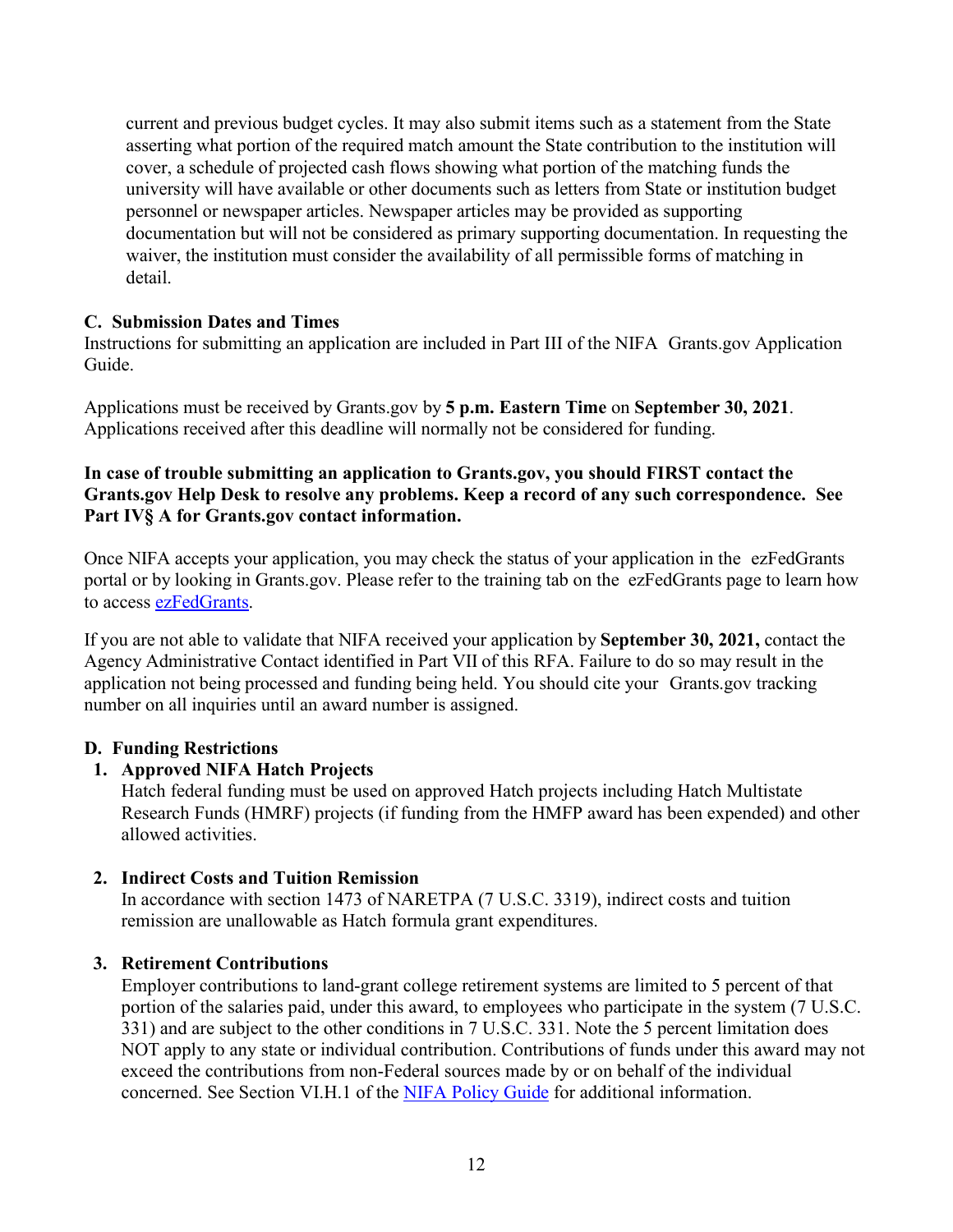# **4. Carryover of Funds**

Hatch funds are expected to be fully expended in the fiscal year of appropriation; however, funds may be carried over for up to one year after the end of the year for which they were appropriated. No prior approval is required to carry over funds for one additional year; however, no additional carryover requests may be considered or approved, as no legislative authority to do so is provided.

# <span id="page-12-0"></span>**E. Other Submission Requirements**

You should follow the submission requirements noted in Part IV  $\S$  1 of the NIFA Grants.gov Application Guide.

For information about the status of a submitted application, see Part III  $\S 6$  of the NIFA Grants.gov Application Guide.

**Dun and Bradstreet Universal Numbering System (DUNS) Number and System for Award Management (SAM)** – each applicant (unless excepted under 2 CFR  $\&$  25.110(b) or (c), or has an exception approved by the federal awarding agency under  $2 \text{ CFR } \S 25.110(d)$  is required to:

- 1. be registered in SAM before submitting its application;
- 2. provide a valid DUNS number in its application; and
- 3. continue to maintain an active SAM registration with current information at all times during which it has an active federal award or an application or plan under consideration by a federal awarding agency.

If you have not complied with all applicable DUNS and SAM requirements you may be considered unqualified to receive an award.

Your SAM registration information determines your organization ID in the ezFedGrants system, and the information must match your ASAP recipient DUNS and EIN.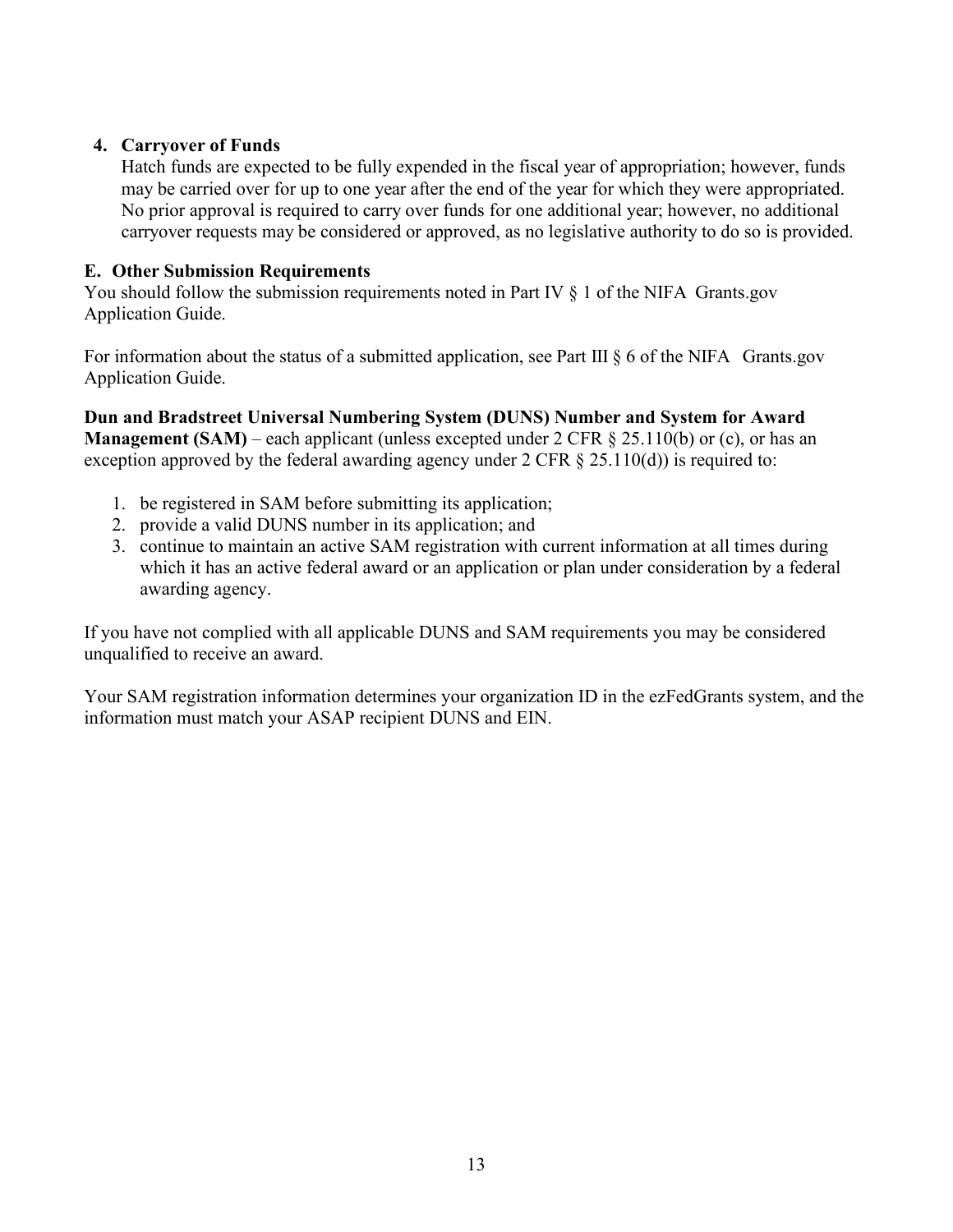# <span id="page-13-0"></span>**PART V – APPLICATION REVIEW REQUIREMENTS**

# <span id="page-13-1"></span>**A. General**

NIFA will review submitted documents to determine if all program, financial, and administrative requirements are met and are current. Missing or incomplete information within an application may require additional submittals and deletion of application(s) already submitted.

# <span id="page-13-2"></span>**B. Organizational Management Information**

Specific applicant organizational management information shall be submitted on a one-time basis, with updates submitted as needed. If this information has not been submitted under this or another NIFA program, it is the responsibility of the organization to do so for determination of eligibility prior to the award of a grant identified under this RFA.

We will provide you the forms to fulfill these requirements as part of the pre-award process. Although an applicant may be eligible, there are factors that may exclude an applicant from receiving federal financial and nonfinancial assistance and benefits under this program (e.g., debarment or suspension of an individual involved or a determination an applicant is not responsible based on submitted organizational management information).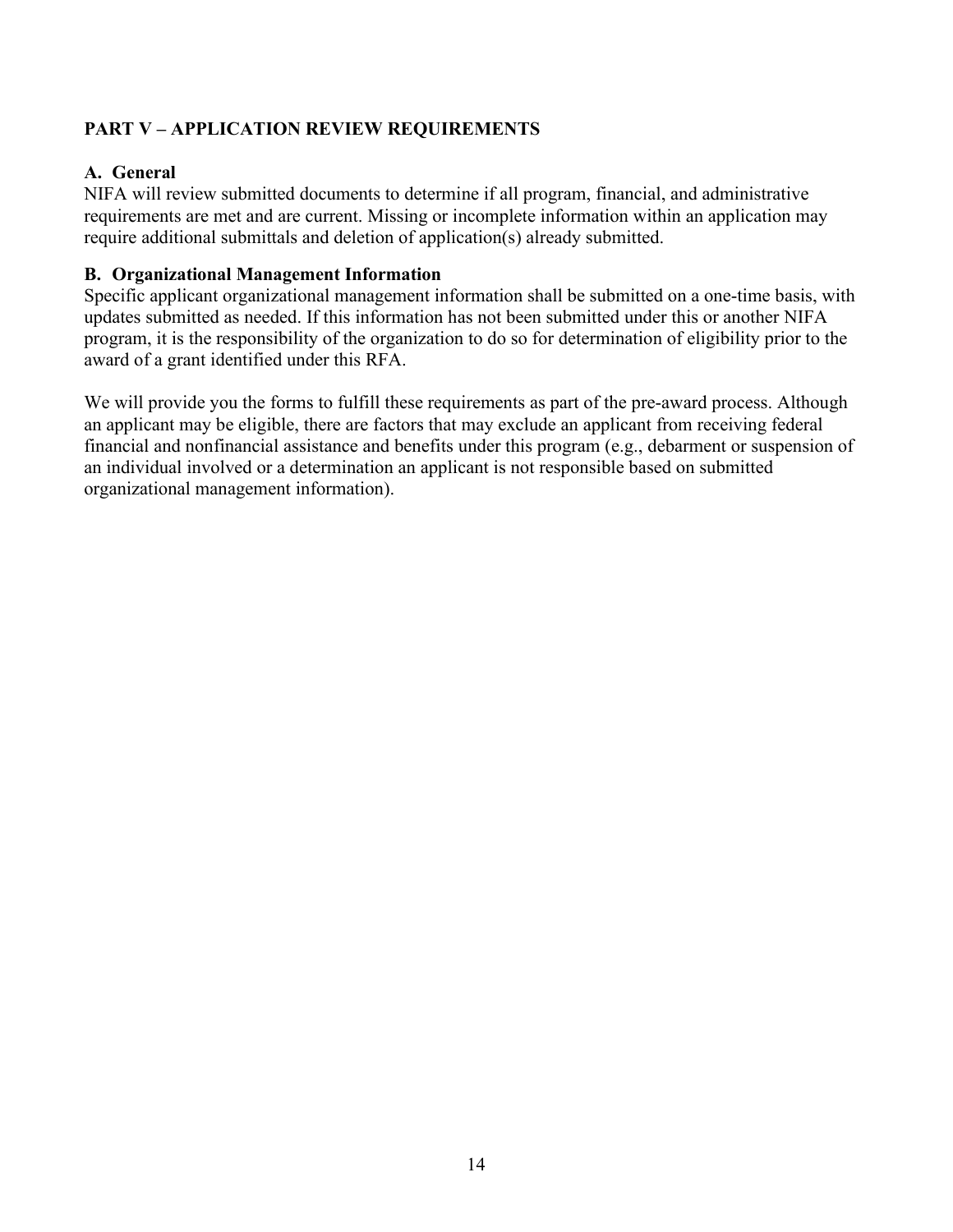# <span id="page-14-0"></span>**PART VI – AWARD ADMINISTRATION**

# <span id="page-14-1"></span>**A. General**

Within the limit of funds available for such purpose, the NIFA awarding official shall make grants to those responsible, eligible applicants.

#### <span id="page-14-2"></span>**B. Award Notice**

The notice of federal award is the authorizing document. The award document contains award provisions and other pertinent information. See [Notice of Award](https://nifa.usda.gov/wait-notification) for further details.

# <span id="page-14-3"></span>**C. Administrative and National Policy Requirements**

Several federal statutes and regulations apply to grant applications and the projects outlined in this RFA (some are listed here: [Federal Regulations\)](https://nifa.usda.gov/federal-regulations). Unless specifically noted by statute or award-specific requirements, [NIFA Policy Guide](https://nifa.usda.gov/policy-guide) applies to all NIFA awards.

# <span id="page-14-4"></span>**D. Responsible and Ethical Conduct of Research**

Refer to Part II § C for more information.

# <span id="page-14-5"></span>**E. Expected Program Outputs and Reporting Requirements**

Organizations receiving Hatch Regular funding from NIFA are required to submit the following reports: 1. Fiscal Year (FY) 2023 Plan of Work (POW) update;

- 
- 2. FY 2021 Annual Report of Accomplishments and Results (Annual Report);
- 3. Program/project Initiation in the NIFA Reporting System (NRS);
- 4. Federal Financial Report (SF-425)

The FY 2023 Plan of Work (POW) update and the FY 2021 Annual Report are due by April 1, 2022. NIFA is building a new integrated reporting portal for research and extension that will affect how the 2021 Annual Report will be submitted to NIFA. Updated instructions for submitting the 2021 Annual Report to NIFA will be provided on the NRS web page [https://nifa.usda.gov/tool/pow-nifa-reporting](https://nifa.usda.gov/tool/pow-nifa-reporting-system)[system.](https://nifa.usda.gov/tool/pow-nifa-reporting-system) The FY 2023 Plan of Work should be submitted online through the Institutional Profile in REEport unless instructed otherwise on the NRS webpage [\(https://nifa.usda.gov/tool/pow-nifa-reporting](https://nifa.usda.gov/tool/pow-nifa-reporting-system)[system\)](https://nifa.usda.gov/tool/pow-nifa-reporting-system).

In FY 2022, Institutions will initiate Research projects in NRS via this link:

[https://nifa.usda.gov/tool/pow-nifa-reporting-system.](https://nifa.usda.gov/tool/pow-nifa-reporting-system) Institutions must submit a Project Initiation in the NRS prior to the initiation of each capacity-funded project. An Initiation includes the Project Description, Classifications, Assurances, and identification of Integrated and Multi-State activities prior to initiation of each capacity-funded project. The program will undergo a review by NIFA and be approved, deferred, or declined.

Institutions will submit annual progress reports in the NRS based on the federal fiscal year. Reports are due March 1 for the preceding fiscal year. Progress reports will form the basis for the newly formatted Annual Report of Accomplishments and Results. A Final Report must be submitted to NIFA through the NRS for each completed or terminated project.

Federal Financial reporting via the SF-425 is due within the ezFedGrants portal, at minimum on an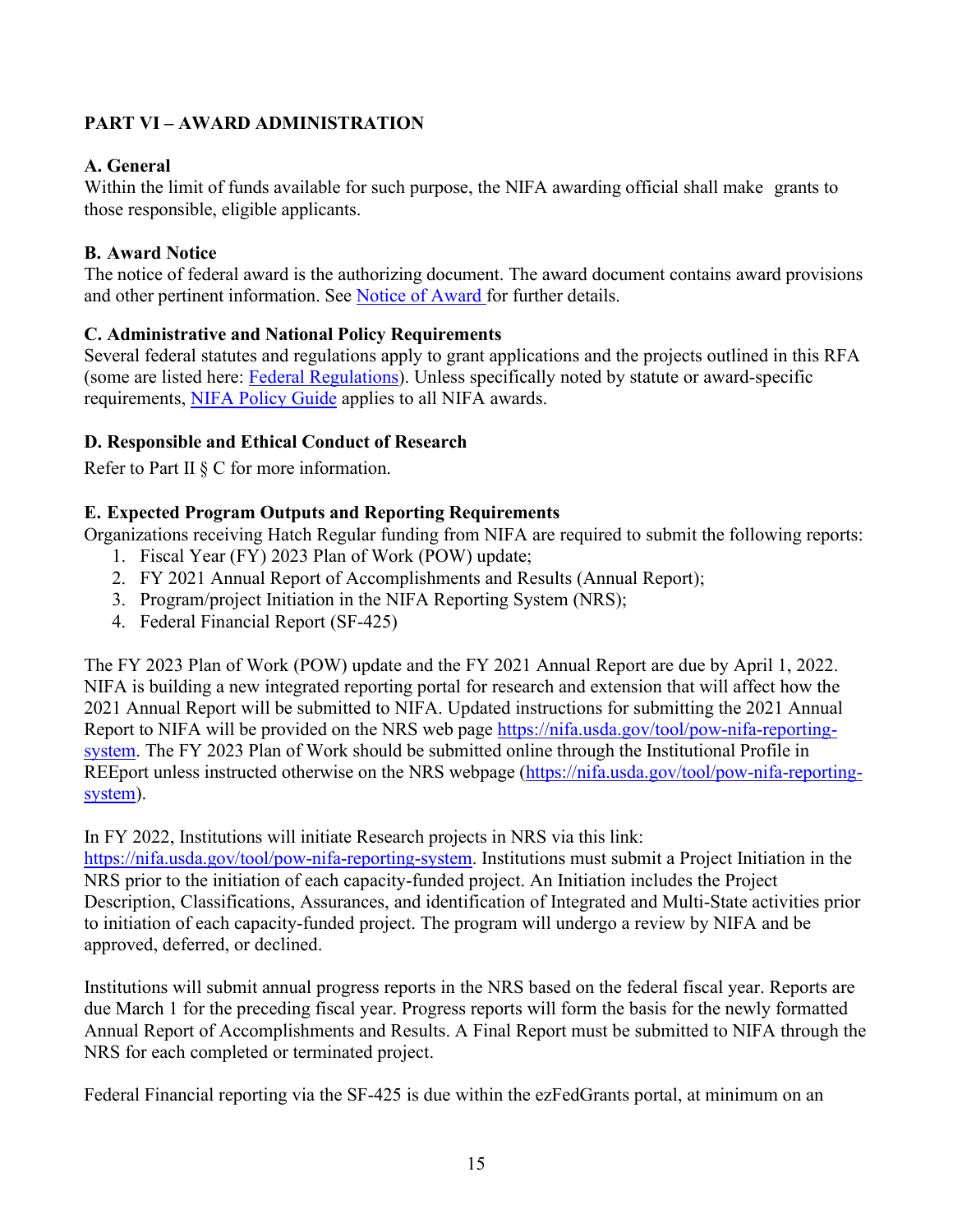annual basis. Please see your Notice of Award for additional required SF-425's throughout the life of the award. Information on how to access the ezFedGrants portal can be found under the training on the ezFedGrants page at ezFedGrants (eFG) Grants and Agreements System.

See [The Hatch Act of 1887](https://nifa.usda.gov/program/hatch-act-1887) for additional details of reporting requirements. Additional information about the new system and reporting requirements is provided at [https://nifa.usda.gov/tool/pow-nifa](https://nifa.usda.gov/tool/pow-nifa-reporting-system)[reporting-system.](https://nifa.usda.gov/tool/pow-nifa-reporting-system) To sign-up to receive information, schedules, and updates about the POW-REEport Integration Project, send an email message to  $pow@usda.gov$  (link sends e-mail). Insert the following text on the subject line: "Request to Sign Up for POW notifications." You will receive an email confirming your subscription.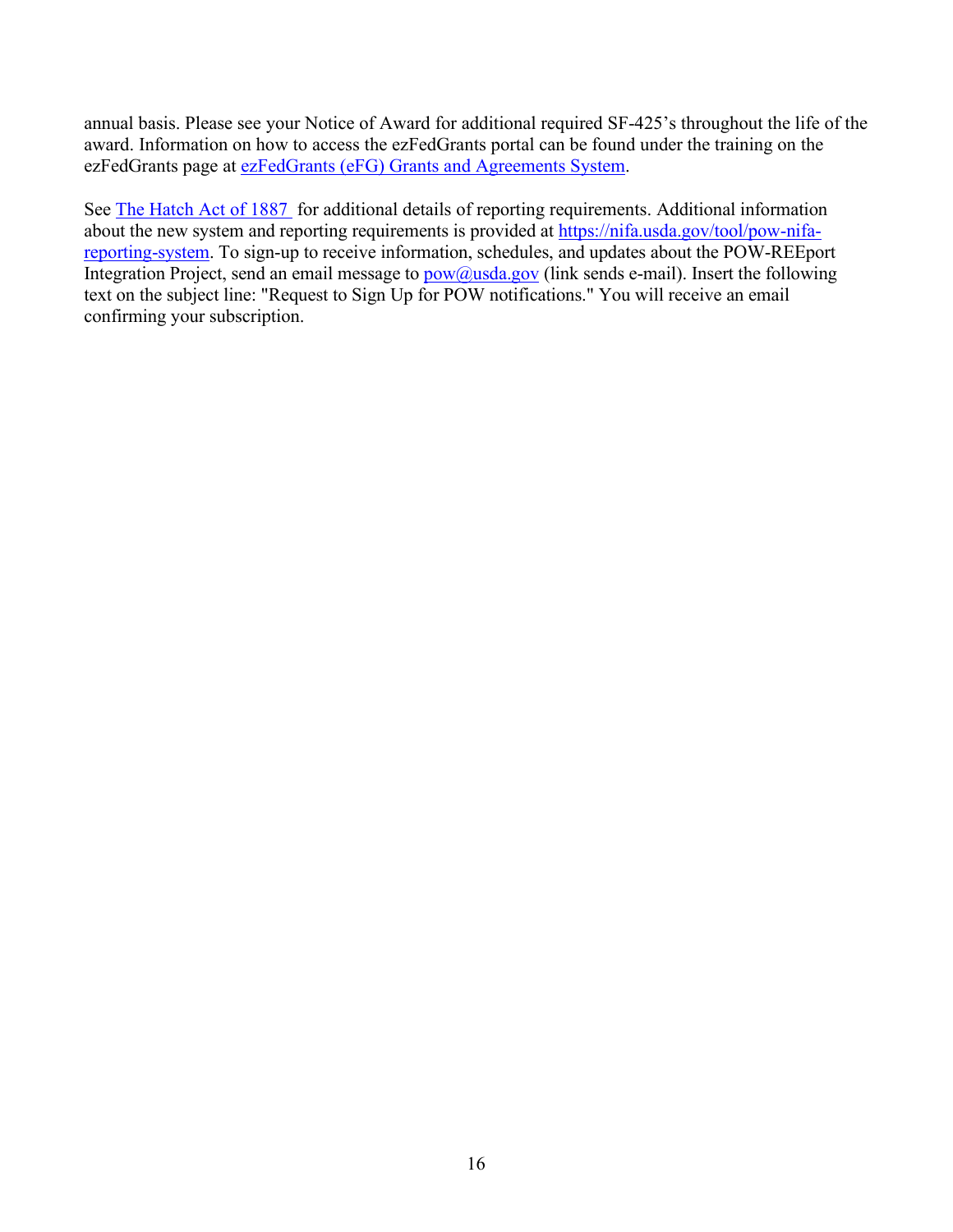# <span id="page-16-0"></span>**PART VII – AGENCY CONTACTS**

For questions regarding HFP projects/program, please contact:

Dr. Vance N. Owens Division of Plant Systems-Production Institute of Food Production and Sustainability National Institute of Food and Agriculture U.S. Department of Agriculture 2312 East Bannister Road Mail Stop 10000 (ten thousand) Kansas City, MO 64131 Email: [vance.owens@usda.govT](mailto:vance.owens@usda.gov)elephone: 816-283-6925

Dr. Vijay Nandula, National Program Leader Division of Plant Systems--Protection Institute of Food Production and Sustainability National Institute of Food and Agriculture U.S. Department of Agriculture 2312 East Bannister Road Mail Stop 10000 (ten thousand) Kansas City, MO 64131 E-mail: [vijay.nandula@usda.gov](mailto:vijay.nandula@usda.gov)

For administrative questions relating to the completion of the grants.gov forms please contact:

Bridget Zeller Office of Grants and Financial Management National Institute of Food and Agriculture U.S. Department of Agriculture 2312 East Bannister Road Mail Stop 10000 (ten thousand) Kansas City, MO 64131 Telephone: 816-401-8219 Email: [capacitygrantquestions@usda.gov](mailto:capacitygrantquestions@usda.gov)

For questions relating to NRS forms and submissions, please contact the Planning, Accountability and Reporting Staff; Email: [electronic@usda.gov.](mailto:electronic@usda.gov)

For questions relating to the 5-Year Plan of Work Update or the Annual Report of Accomplishments and Results, contact Planning, Accountability and Reporting Staff; Email: [pow@usda.gov.](mailto:pow@usda.gov)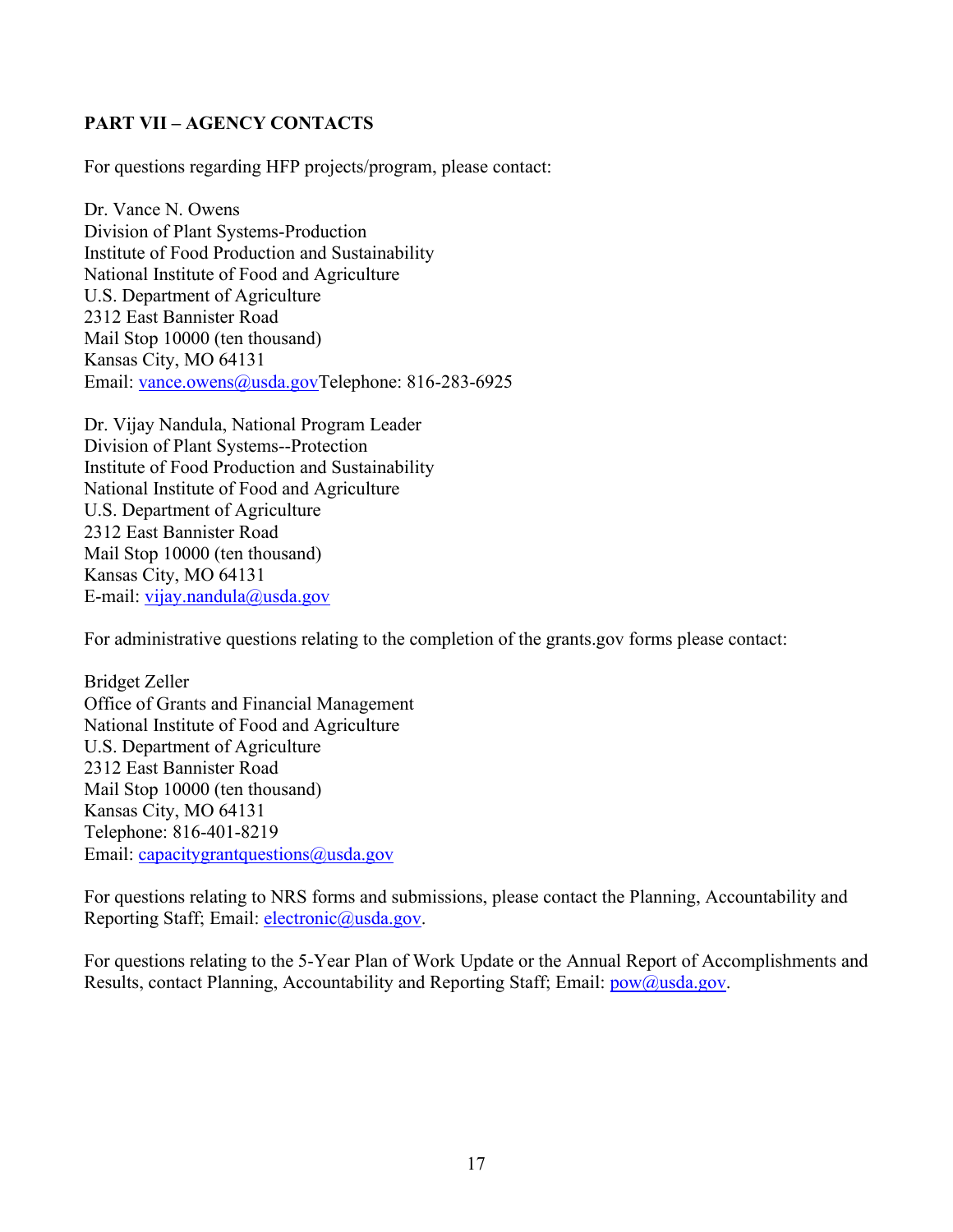# <span id="page-17-0"></span>**PART VIII – OTHER INFORMATION**

The USDA NIFA home page for the Hatch Act Regular Program (HFP) is: [https://nifa.usda.gov/program/hatch-act-1887.](https://nifa.usda.gov/program/hatch-act-1887)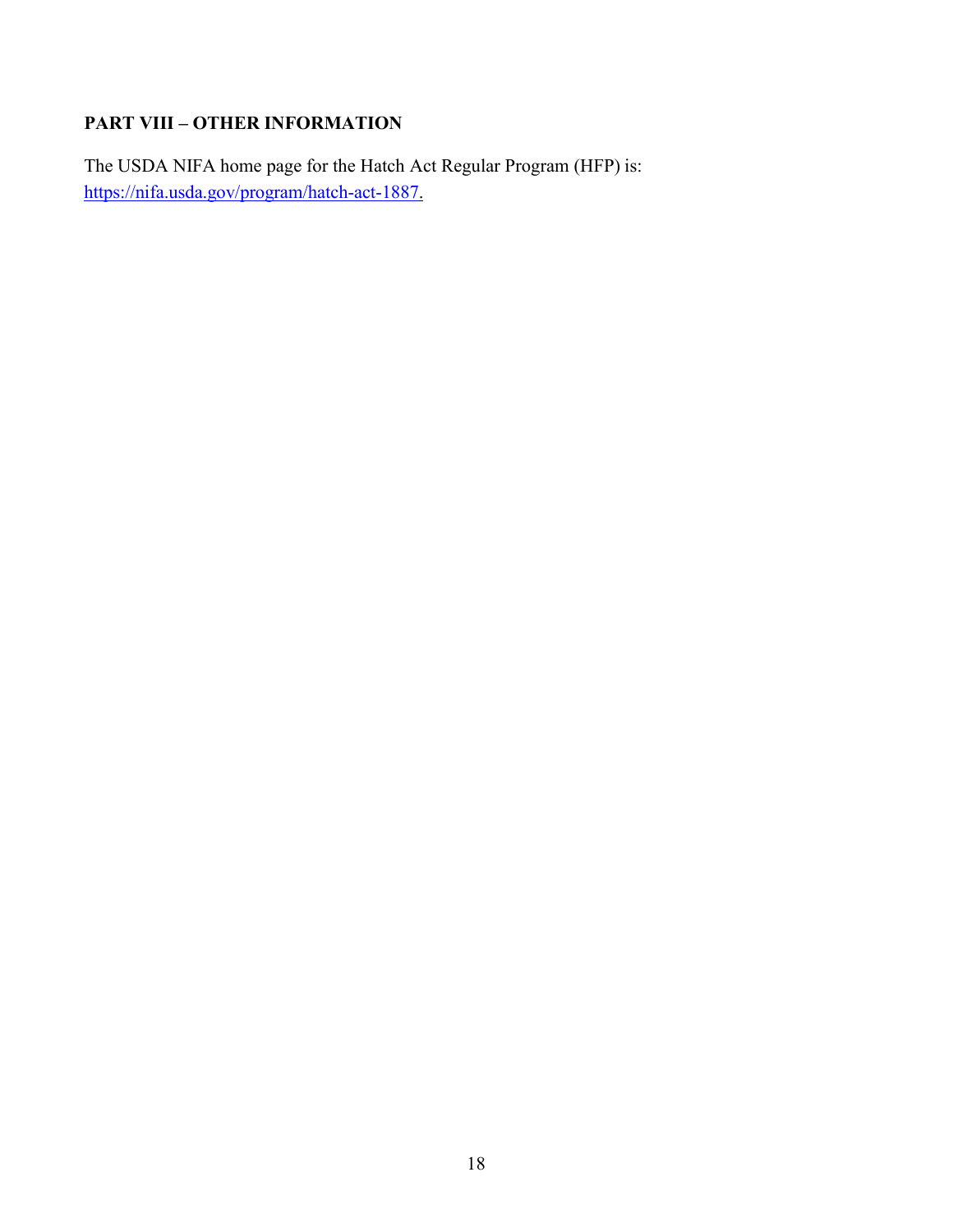

UNITED STATES DEPARTMENT OF AGRICULTURE

 National Institute of Food and Agriculture FY 2021 - Distribution of Funds to the State Agricultural Experiment Stations

Authorized under the Hatch Act, as amended August 11, 1955

Appendix A - Final

<span id="page-18-0"></span>

| <b>Recipient Name</b>                                                                              | <b>DUNS Number   State</b> |                 | Allocation             | <b>Required Match</b> |
|----------------------------------------------------------------------------------------------------|----------------------------|-----------------|------------------------|-----------------------|
| UNIVERSITY OF ALASKA FAIRBANKS GRANTS & CONTRACTS                                                  | 615245164                  | AK              | \$<br>1,120,859        | Ŝ.<br>1,120,859.00    |
| <b>AUBURN UNIVERSITY</b>                                                                           | 066470972                  | AL              | 4,064,645              | 4,064,645             |
| UNIVERSITY OF ARKANSAS SYSTEM ARKANSAS AGRICULTURAL EXPERIMENT STATION                             | 140031639                  | AR              | 3,457,787              | 3,457,787             |
| AMERICAN SAMOA COMMUNITY COLLEGE                                                                   | 854990793                  | AS              | 1,720,984              | 860,492               |
| UNIVERSITY OF ARIZONA                                                                              | 961605172                  | AZ              | 1,583,101              | 1,583,101             |
| REGENTS OF THE UNIVERSITY OF CALIFORNIA, THE DIVISION OF AGRICULTURE AND NATURAL RESOURCH080668243 |                            | CA              | 4.900.339              | 4,900,339             |
| COLORADO STATE UNIVERSITY AGRICULTURAL EXPERIMENT STATION                                          | 149546160                  | CO              | 2,239,806              | 2,239,806             |
| UNIVERSITY OF CONNECTICUT OFFICE SPONSORED PROGRAMS                                                | 614209054                  | <b>CT</b>       | 827,596                | 827,596               |
| CONNECTICUT AGRICULTURAL EXPERIMENT STATION, THE                                                   | 877902333                  | CT              | 827,596                | 827,596               |
| UNIVERSITY OF THE DISTRICT OF COLUMBIA U D C                                                       | 137460275                  | <b>DC</b>       | 794,447                | 397,224               |
| UNIVERSITY OF DELAWARE                                                                             | 059007500                  | DE              | $\overline{1,}185,162$ | 1,185,162             |
| UNIVERSITY OF FLORIDA DIVISION OF SPONSORED RESEARCH                                               | 969663814                  | <b>FL</b>       | 3,151,535              | 3,151,535             |
| UNIVERSITY OF GEORGIA SPONSORED PROJECTS ADMINISTRATION                                            | 619003127                  | GA              | 4.620.296              | 4,620,296             |
| UNIVERSITY OF GUAM                                                                                 | 779908151                  | GU              | 1,760,864              | 880,432               |
| UNIVERSITY OF HAWAII SYSTEMS COLLEGE OF TROPICAL AGRICULTURE & HUMAN RESOURCES                     | 930124792                  | HI              | 1,169,397              | 1,169,397             |
| IOWA STATE UNIVERSITY OF SCIENCE AND TECHNOLOGY IOWA STATE UNIVERSITY                              | 005309844                  | IA              | 5,653,728              | 5,653,728             |
| REGENTS OF THE UNIVERSITY OF IDAHO UNIVERSITY OF IDAHO                                             | 075746271                  | ID              | 2,023,814              | 2,023,814             |
| UNIVERSITY OF ILLINOIS BOARD OF TRUSTEES OF THE UNIVERSITY OF ILLINOIS, THE                        | 041544081                  | IL              | 5,680,388              | 5,680,388             |
| <b>PURDUE UNIVERSITY</b>                                                                           | 072051394                  | IN              | 5,477,194              | 5,477,194             |
| KANSAS STATE UNIVERSITY PRE-AWARDS SERVICES                                                        | 929773554                  | KS              | 3,465,610              | 3,465,610             |
| UNIVERSITY OF KENTUCKY                                                                             | 007400724                  | KY              | 5,410,497              | 5,410,497             |
| LOUISIANA STATE UNIVERSITY LSU AGRICULTURAL CENTER                                                 | 783201833                  | LA              | 3,108,188              | 3,108,188             |
| UNIVERSITY OF MASSACHUSETTS OFFICE OF GRANT & CONTRACT ADMINISTRATION                              | 153926712                  | MA              | 1,932,220              | 1,932,220             |
| UNIVERSITY OF MARYLAND COLLEGE OF AGRICULTURE AND NATURALRESOURCES                                 | 837696475                  | <b>MD</b>       | 2,320,976              | 2,320,976             |
| UNIVERSITY OF MAINE SYSTEM RESEARCH & SPONSORED PROGRAM                                            | 186875787                  | ME              | 1,786,904              | 1,786,904             |
| MICHIGAN STATE UNIVERSITY                                                                          | 193247145                  | MI              | 5,498,522              | 5.498.522             |
| REGENTS OF THE UNIVERSITY OF MINNESOTA OFFICE SPONSORED PROJECTS ADMINISTRATION                    | 555917996                  | MN              | 5,369,370              | 5,369,370             |
| UNIVERSITY OF MISSOURI SYSTEM CURATORS OF THE UNIVERSITY OF MISSOURI                               | 153890272                  | <b>MO</b>       | 5,353,629              | 5,353,629             |
| <b>NORTHERN MARIANAS COLLEGE</b>                                                                   | 854851201                  | MP              | 1,712,829              | 856,415               |
| MISSISSIPPI STATE UNIVERSITY                                                                       | 075461814                  | MS              | 3,924,456              | 3,924,456             |
| MONTANA STATE UNIVERSITY, INC MONT ST UNIV/GRANTS & CONTRACT                                       | 625447982                  | MT              | 1,962,569              | 1,962,569             |
| NORTH CAROLINA STATE UNIVERSITY                                                                    | 042092122                  | <b>NC</b>       | 6,640,654              | 6,640,654             |
| NORTH DAKOTA STATE UNIVERSITY                                                                      | 803882299                  | <b>ND</b>       | 2,258,253              | 2,258,253             |
| BOARD OF REGENTS OF THE UNIVERSITYOF NEBRASKA UNIVERSITY OF NEBRASKA                               | 555456995                  | <b>NE</b>       | 3,194,649              | 3,194,649             |
| UNIVERSITY SYSTEM OF NEW HAMPSHIRE AGRICULTURE EXPERIMENT STATION                                  | 781484048                  | NH              | 1,438,610              | 1,438,610             |
| RUTGERS, THE STATE UNIVERSITY OF NEW JERSEY RUTGERS, THE STATE UNIVERSITY OF NEW JERSEY            | 030501568                  | <b>NJ</b>       | 1,930,372              | 1,930,372             |
| NEW MEXICO STATE UNIVERSITY OFFICE OF SPONSORED PROGRAMS                                           | 173851965                  | <b>NM</b>       | 1,611,995              | 1,611,995             |
| NEVADA SYSTEM OF HIGHER EDUCATION NEVADA AGRICULTURAL EXPERIMENT STATION                           | 962894411                  | <b>NV</b>       | 1,115,621              | 1,115,621             |
| CORNELL UNIVERSITY OFFICE OF SPONSORED PROGRAMS-ITHACA                                             | 872612445                  | <b>NY</b>       | 4,572,234              | 4,572,234             |
| CORNELL UNIVERSITY OFFICE OF SPONSORED PROGRAMS-GENEVA                                             | 872612445                  | <b>NY</b>       | 508,026                | 508,026               |
| OHIO STATE UNIVERSITY. THE OHIO AGRICULTURE RESEARCH & DEVELOPMENT CENTER                          | 171605848                  | OH              | 6,631,699              | 6,631,699             |
| OKLAHOMA STATE UNIVERSITY                                                                          | 049987720                  | OK              | 3,465,862              | 3,465,862             |
| <b>OREGON STATE UNIVERSITY</b>                                                                     | 053599908                  | <b>OR</b>       | 2,650,588              | 2,650,588             |
| PENNSYLVANIA STATE UNIVERSITY, THE PENN STATE                                                      | 003403953                  | PA              | 6,248,605              | 6,248,605             |
| COLLEGE OF MICRONESIA LAND GRANT PR                                                                | 854812422                  | PNI             | 1,805,181              | 902,591               |
| UNIVERSITY OF PUERTO RICO ESTACION EXPERIMENTAL AGRICOLA                                           | 785565735                  | PR              | 4,258,755              | 2,129,378             |
| UNIVERSITY OF RHODE ISLAND CONTROLLERS OFFICE                                                      | 144017188                  |                 | 1,072,284              | 1,072,284             |
| <b>CLEMSON UNIVERSITY</b>                                                                          | 042629816                  | <b>RI</b><br>SC | 3,462,525              | 3,462,525             |
| SOUTH DAKOTA STATE UNIVERSITY                                                                      | 929929743                  |                 | 2,434,166              | 2,434,166             |
| UNIVERSITY OF TENNESSEE TENNESSEE AGRICULTURE EXPERIEN                                             | 133891015                  | <b>SD</b>       | 5,143,700              | 5,143,700             |
|                                                                                                    |                            | TN              |                        |                       |
| TEXAS A M AGRILIFE RESEARCH<br>UTAH STATE UNIVERSITY USU                                           | 847205713<br>072983455     | TX              | 7,467,100              | 7,467,100             |
| VIRGINIA POLYTECHNIC INSTITUTE AND STATE UNIVERSITY                                                |                            | UT              | 1,404,481              | 1,404,481             |
|                                                                                                    | 003137015                  | VA              | 4,369,114              | 4,369,114             |
| UNIVERSITY OF THE VIRGIN ISLANDS                                                                   | 090003765                  | VI              | 1,735,291              | 867,646               |
| UNIVERSITY OF VERMONT & STATE AGRICULTURAL COLLEGE UNIVERSITY OF VERMONT                           | 066811191                  | VT              | 1,490,100              | 1,490,100             |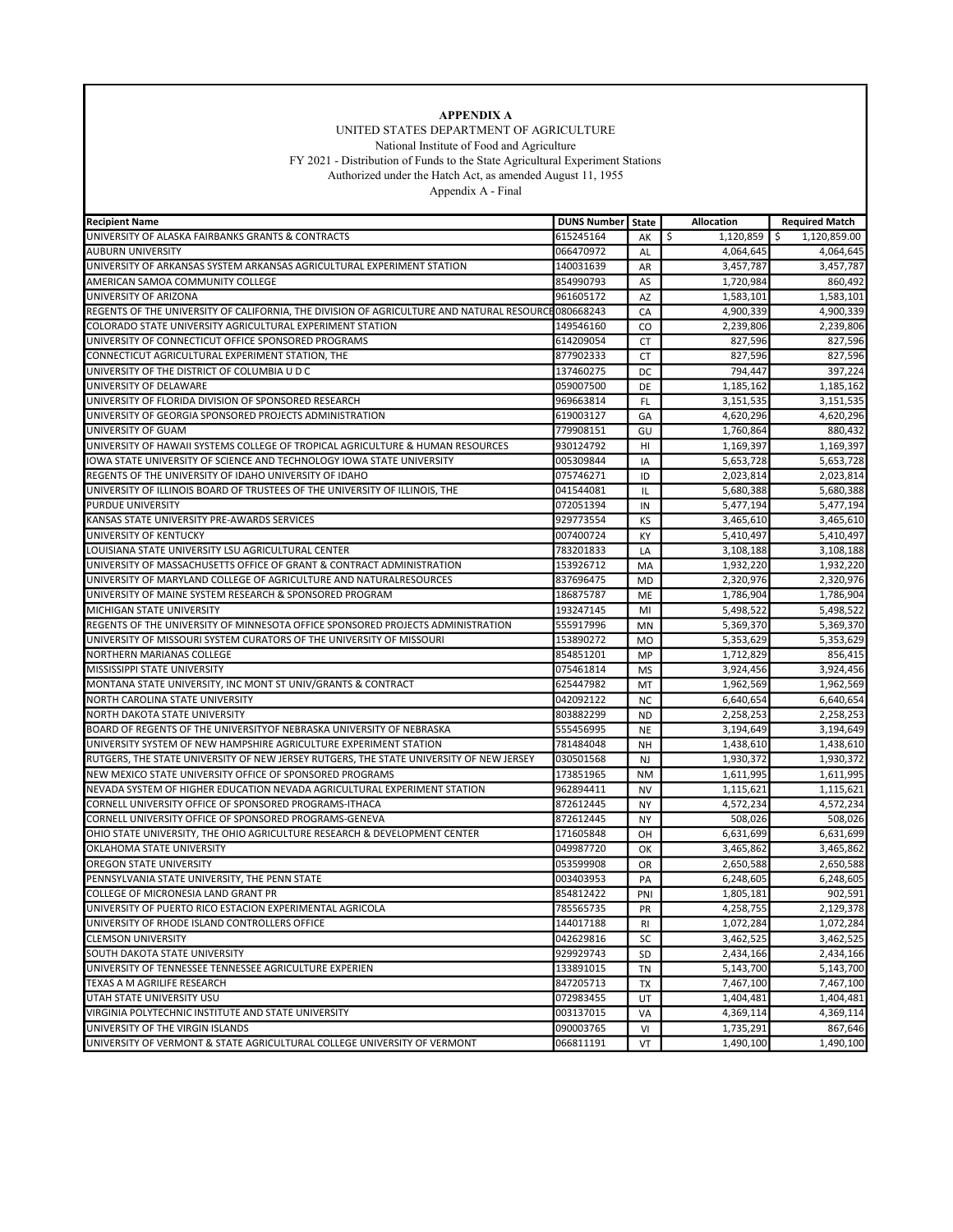# **APPENDIX A**

# UNITED STATES DEPARTMENT OF AGRICULTURE

National Institute of Food and Agriculture

FY 2021 - Distribution of Funds to the State Agricultural Experiment Stations

Authorized under the Hatch Act, as amended August 11, 1955

Appendix A - Final

|                                                                                               | <b>DUNS</b> | <b>State</b>   |                   |                       |
|-----------------------------------------------------------------------------------------------|-------------|----------------|-------------------|-----------------------|
| <b>Recipient Name</b>                                                                         | Number      |                | <b>Allocation</b> | <b>Required Match</b> |
| UNIVERSITY OF ALASKA FAIRBANKS GRANTS & CONTRACTS                                             | 615245164   | AK             | \$<br>1,120,859   | \$<br>1,120,859.00    |
| <b>AUBURN UNIVERSITY</b>                                                                      | 066470972   | AL             | 4,064,645         | 4,064,645             |
| UNIVERSITY OF ARKANSAS SYSTEM ARKANSAS AGRICULTURAL<br><b>EXPERIMENT STATION</b>              | 140031639   | AR             | 3,457,787         | 3,457,787             |
| AMERICAN SAMOA COMMUNITY COLLEGE                                                              | 854990793   | AS             | 1,720,984         | 860,492               |
| UNIVERSITY OF ARIZONA                                                                         | 961605172   | AZ             | 1,583,101         | 1,583,101             |
| REGENTS OF THE UNIVERSITY OF CALIFORNIA, THE DIVISION OF<br>AGRICULTURE AND NATURAL RESOURCES | 080668243   | CA             | 4,900,339         | 4,900,339             |
| COLORADO STATE UNIVERSITY AGRICULTURAL EXPERIMENT STATION                                     | 149546160   | CO             | 2,239,806         | 2,239,806             |
| UNIVERSITY OF CONNECTICUT OFFICE SPONSORED PROGRAMS                                           | 614209054   | <b>CT</b>      | 827,596           | 827,596               |
| CONNECTICUT AGRICULTURAL EXPERIMENT STATION, THE                                              | 877902333   | <b>CT</b>      | 827,596           | 827,596               |
| UNIVERSITY OF THE DISTRICT OF COLUMBIA U D C                                                  | 137460275   | DC             | 794,447           | 397,224               |
| UNIVERSITY OF DELAWARE                                                                        | 059007500   | DE             | 1,185,162         | 1,185,162             |
| UNIVERSITY OF FLORIDA DIVISION OF SPONSORED RESEARCH                                          | 969663814   | FL             | 3,151,535         | 3,151,535             |
| UNIVERSITY OF GEORGIA SPONSORED PROJECTS ADMINISTRATION                                       | 619003127   | GA             | 4,620,296         | 4,620,296             |
| UNIVERSITY OF GUAM                                                                            | 779908151   | GU             | 1,760,864         | 880,432               |
| UNIVERSITY OF HAWAII SYSTEMS COLLEGE OF TROPICAL<br><b>AGRICULTURE &amp; HUMAN RESOURCES</b>  | 930124792   | HI             | 1,169,397         | 1,169,397             |
| IOWA STATE UNIVERSITY OF SCIENCE AND TECHNOLOGY IOWA<br><b>STATE UNIVERSITY</b>               | 005309844   | IA             | 5,653,728         | 5,653,728             |
| REGENTS OF THE UNIVERSITY OF IDAHO UNIVERSITY OF IDAHO                                        | 075746271   | ID             | 2,023,814         | 2,023,814             |
| UNIVERSITY OF ILLINOIS BOARD OF TRUSTEES OF THE UNIVERSITY OF<br>ILLINOIS, THE                | 041544081   | IL             | 5,680,388         | 5,680,388             |
| PURDUE UNIVERSITY                                                                             | 072051394   | IN             | 5,477,194         | 5,477,194             |
| KANSAS STATE UNIVERSITY PRE-AWARDS SERVICES                                                   | 929773554   | KS             | 3,465,610         | 3,465,610             |
| UNIVERSITY OF KENTUCKY                                                                        | 007400724   | KY             | 5,410,497         | 5,410,497             |
| LOUISIANA STATE UNIVERSITY LSU AGRICULTURAL CENTER                                            | 783201833   | LA             | 3,108,188         | 3,108,188             |
| UNIVERSITY OF MASSACHUSETTS OFFICE OF GRANT & CONTRACT<br>ADMINISTRATION                      | 153926712   | <b>MA</b>      | 1,932,220         | 1,932,220             |
| UNIVERSITY OF MARYLAND COLLEGE OF AGRICULTURE AND<br>NATURALRESOURCES                         | 837696475   | MD             | 2,320,976         | 2,320,976             |
| UNIVERSITY OF MAINE SYSTEM RESEARCH & SPONSORED PROGRAM                                       | 186875787   | ME             | 1,786,904         | 1,786,904             |
| MICHIGAN STATE UNIVERSITY                                                                     | 193247145   | MI             | 5,498,522         | 5,498,522             |
| REGENTS OF THE UNIVERSITY OF MINNESOTA OFFICE SPONSORED<br>PROJECTS ADMINISTRATION            | 555917996   | MN             | 5,369,370         | 5,369,370             |
| UNIVERSITY OF MISSOURI SYSTEM CURATORS OF THE UNIVERSITY OF<br><b>MISSOURI</b>                | 153890272   | M <sub>O</sub> | 5,353,629         | 5,353,629             |
| NORTHERN MARIANAS COLLEGE                                                                     | 854851201   | MP             | 1,712,829         | 856.415               |
| MISSISSIPPI STATE UNIVERSITY                                                                  | 075461814   | MS             | 3,924,456         | 3,924,456             |
| MONTANA STATE UNIVERSITY, INC MONT ST UNIV/GRANTS &<br>CONTRACT                               | 625447982   | MT             | 1,962,569         | 1,962,569             |
| NORTH CAROLINA STATE UNIVERSITY                                                               | 042092122   | NC             | 6,640,654         | 6,640,654             |
| NORTH DAKOTA STATE UNIVERSITY                                                                 | 803882299   | ND             | 2,258,253         | 2,258,253             |
| BOARD OF REGENTS OF THE UNIVERSITYOF NEBRASKA UNIVERSITY                                      |             |                |                   |                       |
| OF NEBRASKA                                                                                   | 555456995   | NE             | 3,194,649         | 3,194,649             |
| UNIVERSITY SYSTEM OF NEW HAMPSHIRE AGRICULTURE<br><b>EXPERIMENT STATION</b>                   | 781484048   | NΗ             | 1,438,610         | 1,438,610             |
| RUTGERS, THE STATE UNIVERSITY OF NEW JERSEY RUTGERS, THE<br>STATE UNIVERSITY OF NEW JERSEY    | 030501568   | NJ             | 1,930,372         | 1,930,372             |